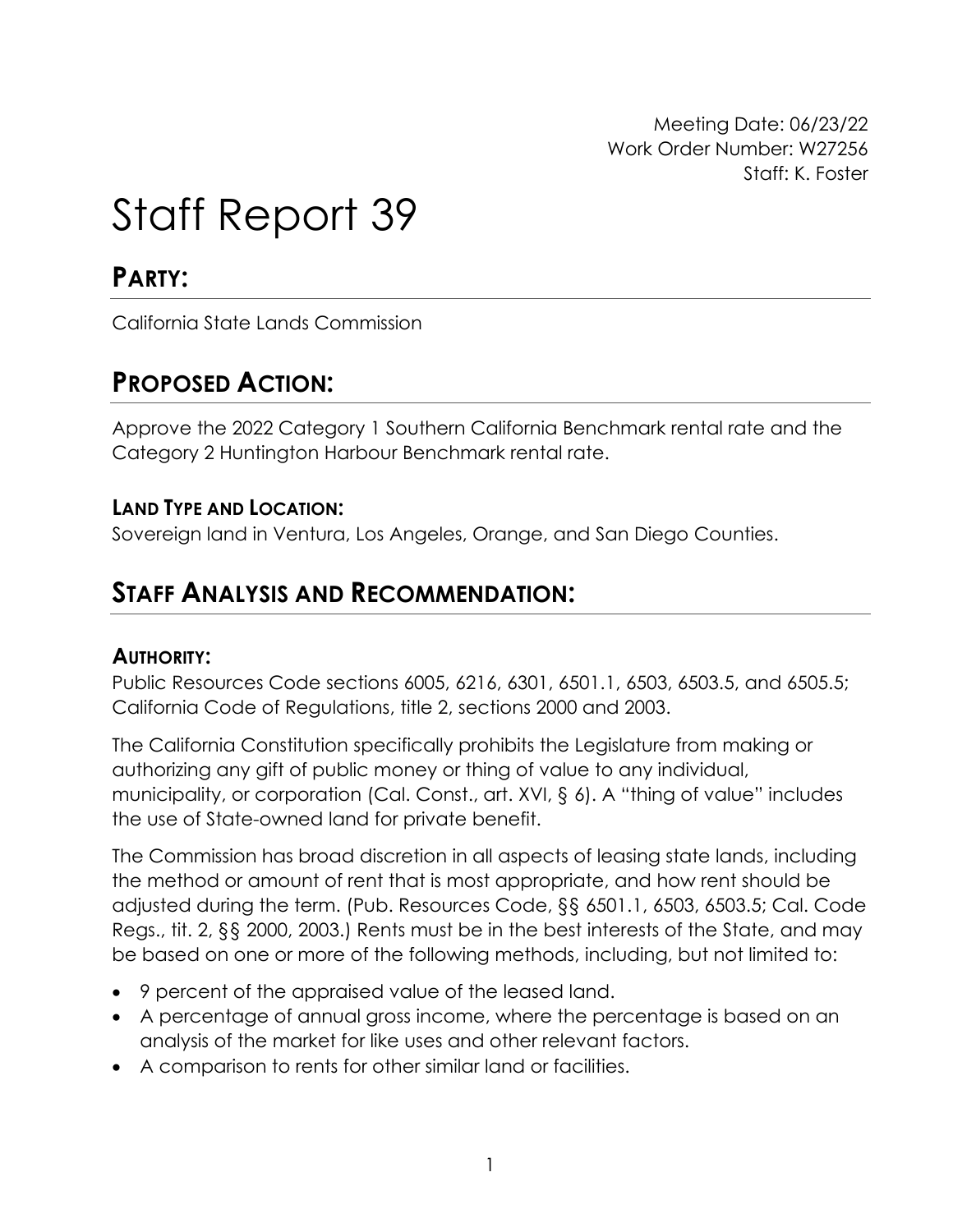- Benchmarks for regions with large concentrations of similar facilities, with benchmark rental rates to be based on analysis of similar or substitute facilities in the local area.
- Other such methods or information that are based on commonly accepted appraisal practices and principles; and for leases for recreational piers or buoys, rent shall be based on local conditions and local fair annual rental values. (Cal. Code Regs., tit. 2, § 2003; Pub. Resources Code, §§ 6503, 6503.5.)

The Commission may consider the amount of rent the State would receive under various rental methods, and whether relevant, reliable, and comparable data are available concerning the value of the leased land in determining which rent method should apply. (Cal. Code Regs., tit. 2, § 2003, subd. (d)(1), (2).)

### **PUBLIC TRUST AND STATE'S BEST INTERESTS:**

Benchmarks are used to establish uniform rental rates in specific geographic regions with large concentrations of similar facilities, mostly private recreational improvements within the Commission's jurisdiction. (Cal. Code Regs., tit. 2, § 2003, subd. (a)(5).) The use of benchmarks improves the consistency, transparency, and efficiency in how the Commission establishes rent for large numbers of similar leases, saving time, resources, and money for both the applicant and the State. Periodic benchmark adjustments assures that the people of the State are fairly compensated according to current market rates for the private use of State-owned land, consistent with the California Constitution. Generally, staff recommends updates to the benchmarks every 5 years.

The Commission has two types of benchmarks for rental rates:

- Category 1, which is generally applied to private docks, piers, and buoys.
- Category 2, which is generally applied to cantilevered decks, sundecks, or other non-water dependent uses.

This staff report addresses the Category 1 benchmark for the Southern California coastal region for Ventura, Los Angeles, Orange, and San Diego Counties, and the Category 2 benchmark for Huntington Harbour recreational use leases that include cantilevered decks.

#### **METHODOLOGY:**

The Commission has been using the Category 1 Southern California benchmark since the early 1980s and the Category 2 Huntington Harbour benchmark since 2004. Both benchmarks were last updated in October 2016, when the Category 1 rate was set at \$0.374 per square foot, and the Category 2 rate was set at \$31.50 per square foot.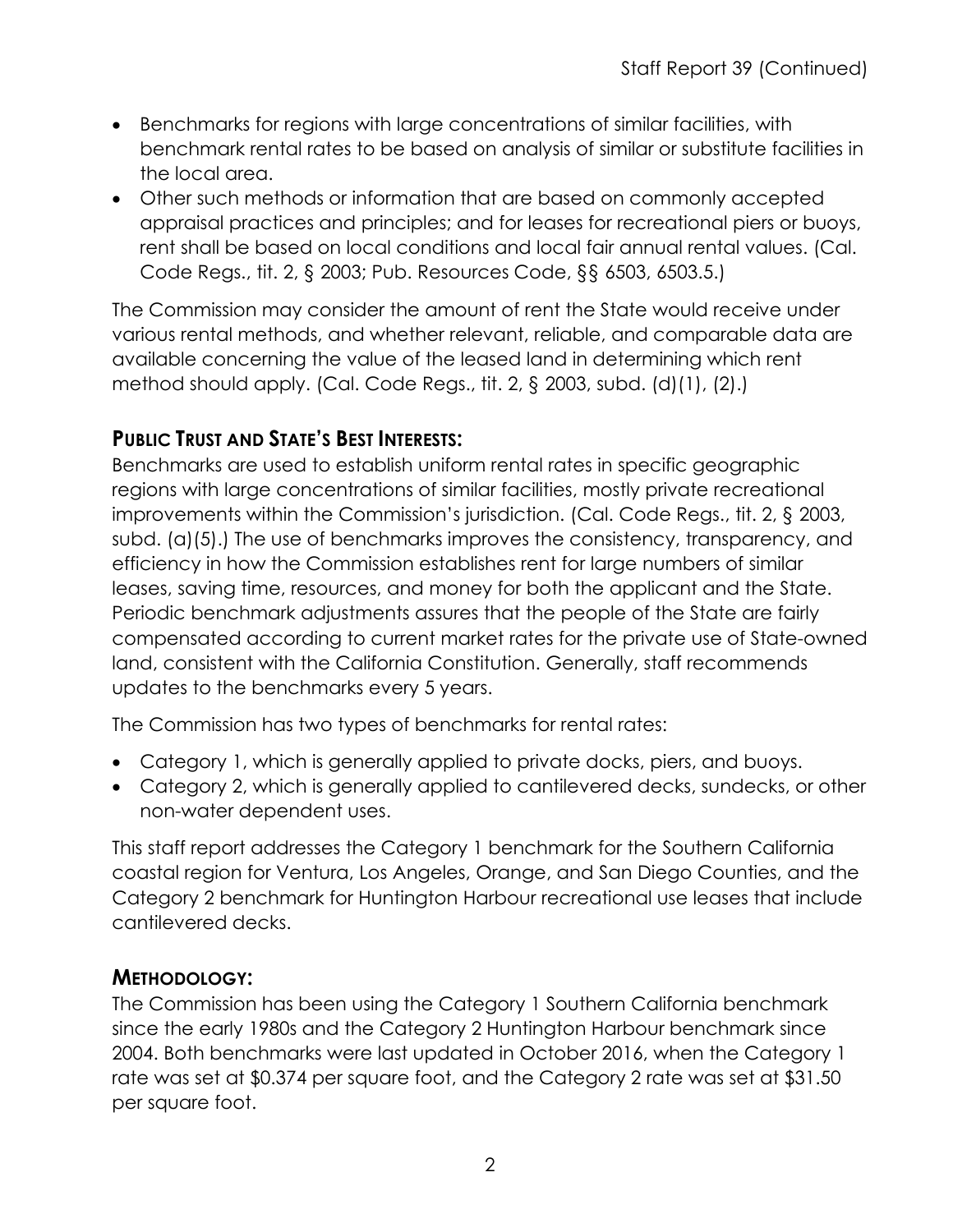#### CATEGORY 1 SOUTHERN CALIFORNIA BENCHMARK

Leases are issued by the Commission for private recreational facilities such as docks, piers, and buoys/mooring poles. These facilities offer many of the same amenities as a commercial marina, such as a place for the docking and mooring of boats and the loading and unloading of passengers and equipment. In this manner, these privately owned facilities represent a substitute for a commercial marina berth/buoy. Accordingly, the method of valuation used in estimating a fair return and a fair rental value is based on what an individual would pay for a similar substitute site in a commercial marina (principle of substitution). Since a Commission-leased site for a privately-owned pier or dock is a reasonable substitute for a marina berth, a lessee occupying state land should pay a similar rate for the leased site as the state would receive for leasing the land to a commercial marina. The current methodology for setting rent for berthing vessels at docks and piers occupying state-owned sovereign land is based on the principle of substitution described above.

The first step in setting a Category 1 berthing rate benchmark is to survey local marinas to determine their rental rates. Marinas usually rent their berths on a perlinear-foot basis, based on the length of the berth or vessel. For benchmark purposes, the average surveyed rental rate is used. The rate is multiplied by the average or typical berth length as indicated in the survey data. Based on these inputs, the annual gross income is calculated. For Category 1 benchmarks, the State's rent is based on a 5 percent rate of return of this annual gross income, which represents a comparable fair market compensation rate for the use of Stateowned sovereign land. The State's rent is then converted to a per-square-foot basis using a table calculated by the California State Parks Division of Boating and Waterways 2005 publication titled "Layout and Design Guidelines for Marina Berthing Facilities" (DBW berthing publication). This publication provides formulas and tables for calculating the submerged land area needed to accommodate various sizes and layouts of berths in marinas. Among other variables, the formulas account for the berth length, berth layout (single or double), and the type of vessel (powerboat or sailboat). The publication can be requested from the Department of Boating and Waterways (http://dbw.parks.ca.gov/pages/28702/files/Guide05.pdf).

The Southern California Benchmark appraisal survey, attached as Exhibit A, consists of 42 marinas located in the four counties covered by the benchmark. The survey found that the average berth/slip size in the coverage area is approximately 37 linear feet. A 37-foot length was also used in the 2016 benchmark. Staff believes that marina layouts have not changed significantly since the last benchmark.

Berthing rates are reported on a per-linear-foot basis. The berthing rate, based on survey data collected within the coverage area, ranged from \$11.90 to \$65.86 per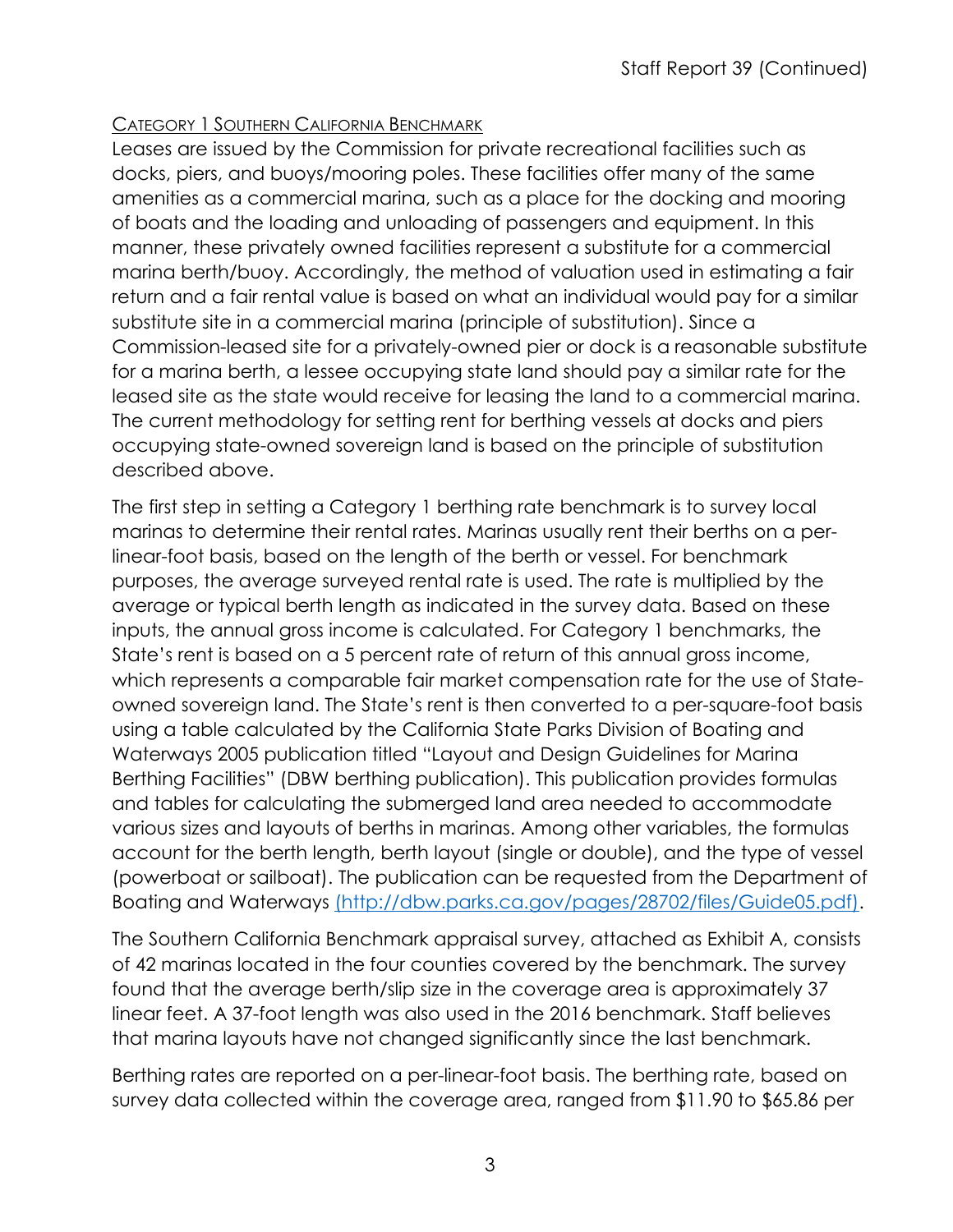linear foot with an average of \$23.40 per linear foot. The benchmark rental rate for berths is calculated by multiplying the average berth length by the average rental rate. This product is then multiplied by 12 months to arrive at the gross annual income. The gross annual income is then multiplied by 5 percent to arrive at the income attributable to the submerged land. That amount is then converted to a per square foot basis for rent-setting purposes using the DBW berthing publication described above. The submerged land area used in this benchmark analysis is based on a double berth layout, which represents the typical and most economically efficient marina berth layout in the area ,and represents an average of the powerboat and sailboat areas.

From DBW berthing publication data, a submerged area of 1,153 square feet is needed to accommodate the 37-foot average slip length. Taking all the previously described inputs into account, the rental rate for the proposed Southern California Benchmark is calculated as follows:

 $$10,389.60/berth/year \times 5 percent of gross income = $519.48$ 

 $$519.48 \div 1,153$  square feet =  $$0.451$ /square foot

#### **Proposed Category 1 Southern California Benchmark Rental Rate = \$0.451 per square foot**

The 2016 Benchmark was set at \$0.374 per square foot. As proposed, the new benchmark rate of \$0.451 per square foot represents an overall increase of just under 8 cents (\$0.077) per square foot.

#### *Impact Area:*

The impact area is an additional area, beyond the physical footprint of a structure, where a lessee seeks authorization to conduct activities. For recreational structures used for the docking and mooring of boats within the benchmark's coverage area, the impact area is generally a nine-foot-wide strip along the mooring areas or under a boat lift. In Huntington Harbour, it is generally the area between the bulkhead and the pierhead line that is not covered by the dock, because of the occupation of the improvements, these are areas that are generally viewed by the public as private and where the lessee generally enjoys exclusive use. Accordingly, these areas are included in a lease and rent is charged thereon. The Commission's leasing regulations explicitly allow for this. (Cal. Code Regs., tit. 2, § 2003, subd. (e) (2)).

#### CATEGORY 2 HUNTINGTON HARBOUR BENCHMARK

Category 2 benchmarks are based on nearby upland land values because the improvements (cantilevered decks, sundecks, or certain other non-water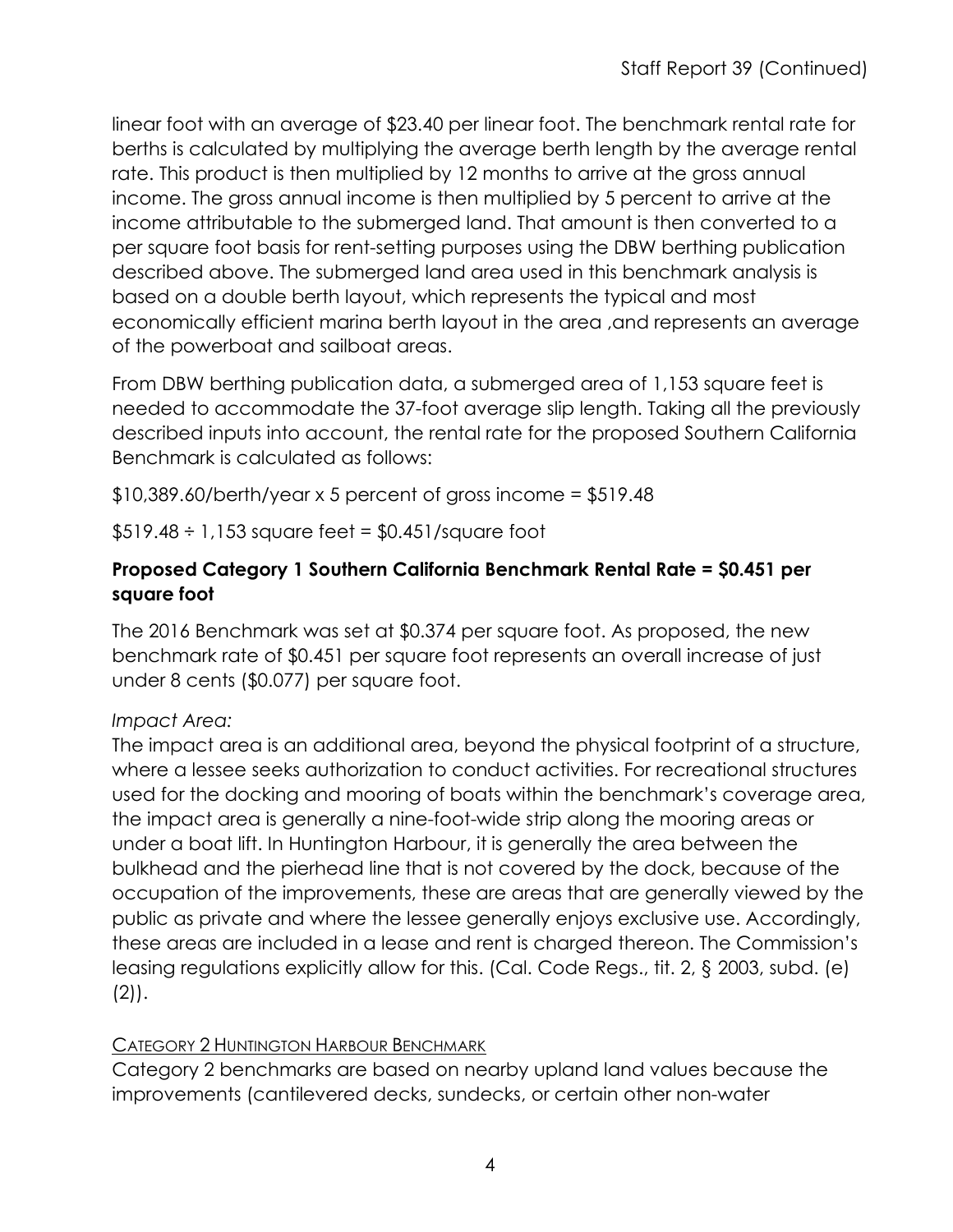dependent encroachments) represent an extension of the private backyard of the upland residence—a purpose unrelated to the docking and mooring of boats. Commission appraisal staff uses the following general process to establish and update a Category 2 benchmark. First, staff conducts research to identify recent nearby upland property sales. The initial research seeks to identify land value only because the property being leased is the underlying sovereign land, as well as the area above the sovereign land, and not the privately-owned improvements. If vacant land sales are not available, then the assessed improvement values are subtracted from sales price of improved properties to reflect the land value of the sale property. Next, staff analyzes the sales data and determines a per-square-foot value representative of the area. The benchmark is calculated by applying a 9 percent annual rate of return to the appraised value of the leased land pursuant to title 2, California Code of Regulations, section 2003, subdivision (a)(1).

The Category 2 benchmark may then be discounted to reflect that the sovereign land to be leased may not have the same utility or intensity of use as the upland properties from which the data were drawn, due to topography or other physical characteristics, the nature of the sovereign land use, certain legal constraints, or the upland owner's decision, but nevertheless still contributes to the value of the upland property.

Using the methodology described above, Commission appraisal staff researched 19 home sales adjoining sovereign land along the Main and Midway Channels within Huntington Harbour. The sales occurred between February 2018 and December 2021, with a sales range of \$1,175,000 to \$6,650,000 and a corresponding land value range of \$110 to \$697 per square foot. The concluded average land value based on these sales figures is \$458 per square foot. Taking all the previously described inputs into account, the proposed undiscounted rental rate for the Huntington Harbour Benchmark is calculated as follows:

 $$458 \times 9\% = $41.22$  per square foot

#### **Proposed Category 2 Huntington Harbour Benchmark Rental Rate = \$41.22 per square foot**

The 2016 Benchmark was set at \$31.50 per square foot. As proposed, the new benchmark rate of \$41.22 per square foot represents an increase of \$9.72 per square foot.

The undiscounted rate applies to features such as enclosed cantilevered decks because, unlike an open deck, an enclosed deck has the full capacity to be utilized as residential living space, and thus should be given no reduction in utility or intensity of use as compared to the upland land value. For features such as an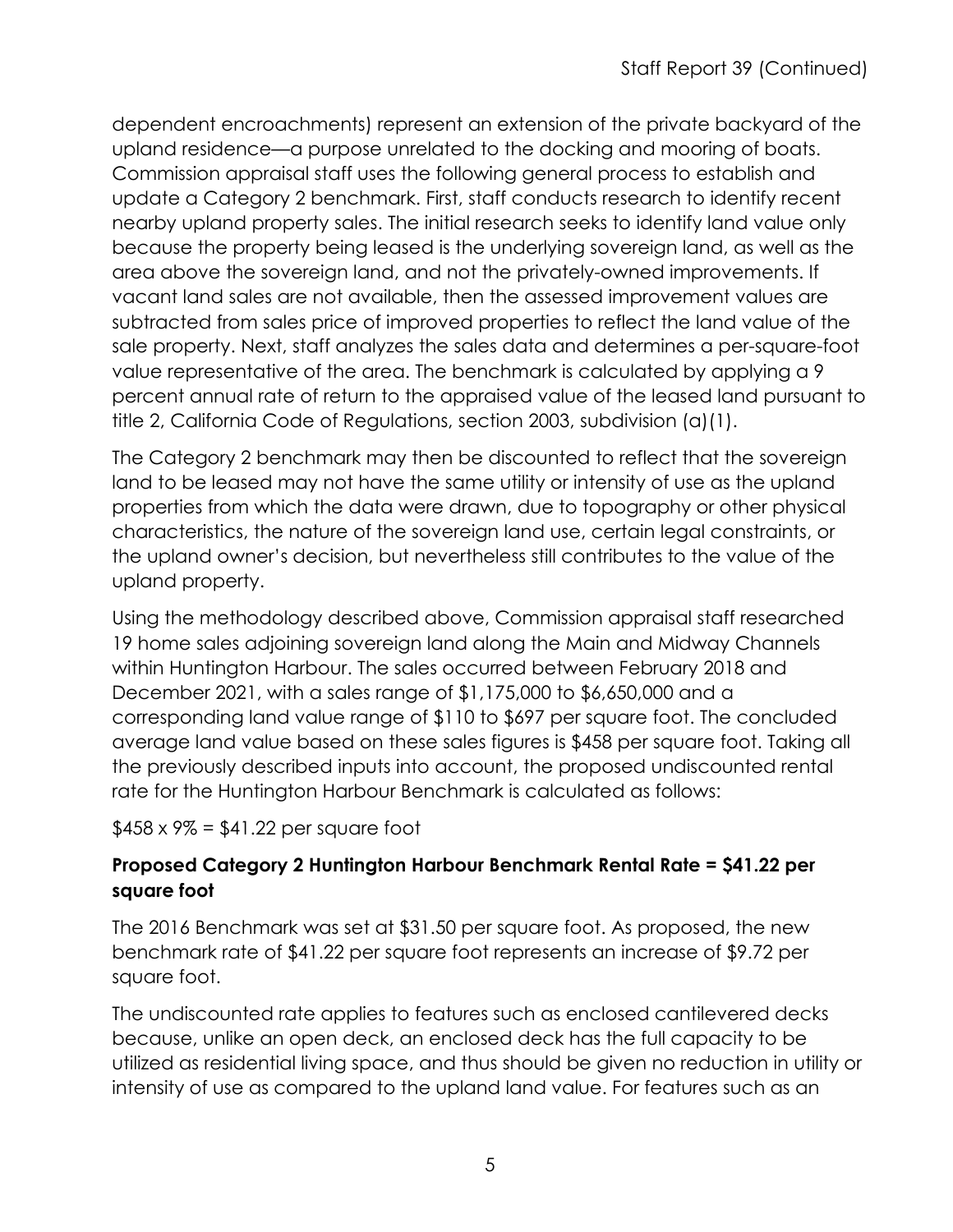unenclosed cantilevered deck, Commission staff recommends the application of a discount of up to 75 percent to reflect the intensity of use of the sovereign lands occupied. This approach is consistent with how staff applies discounts for similar facilities throughout the state.

### **CONCLUSION:**

Staff's methodologies for setting the proposed Category 1 Southern California and Category 2 Huntington Harbour Benchmark rental rates are consistent with the methodology used for the Commission's other similar benchmarks, as well as all the relevant statutes and regulations that govern the Commission's rent-setting authority. Staff's recommended benchmark rates represent a fair and equitable rate for each type of use based on the most current and relevant data available.

Approval of the new benchmark rental rates will not result in a change in the use of, or substantially interfere with or impact Public Trust resources. Staff believes that each benchmark provides a reasonable and consistent method for determining rents in their geographic coverage areas and are in the best interests of the State.

### **OTHER PERTINENT INFORMATION:**

- 1. In 2011, Chapter 585, Statutes of 2011 became law and repealed Public Resources Code section 6503.5 that had allowed rent-free use of state land by certain private parties for their recreational piers. It replaced the former section with a new section 6503.5 which provides that the Commission "shall charge rent for a private recreational pier constructed on state lands."
- 2. In 2014, the Commission adopted amendments to Sections 1900, 2002, and 2003 under articles 1 and 2 of title 2, division 3, chapter 1 of the California Code of Regulations that included regulations on rent-setting methods approving the use of benchmarks and the application of the Consumer Price Index (Item 5, [January 23, 2014\)](https://www.slc.ca.gov/Meeting_Summaries/2014_Documents/01-23-14/Items_and_exhibits/05.pdf).
- 3. This action is consistent with Goal 4 of the Commission's Strategic Plan "Meeting Evolving Public Trust Needs," Section 3 – "Maintain fiscal integrity through transparency, accountability, and: a. Efficient and effective management of the revenue-generation portfolio." This action is also consistent with Goal 6 "Committing to Collaborative Leadership," Section 2 - Advance innovation and create clarity of direction by offering continual, robust opportunities for stakeholder and public engagement, and institutionalizing this relationship building so that the process and relationships live through the Commission and not just through individual staff members or leaders.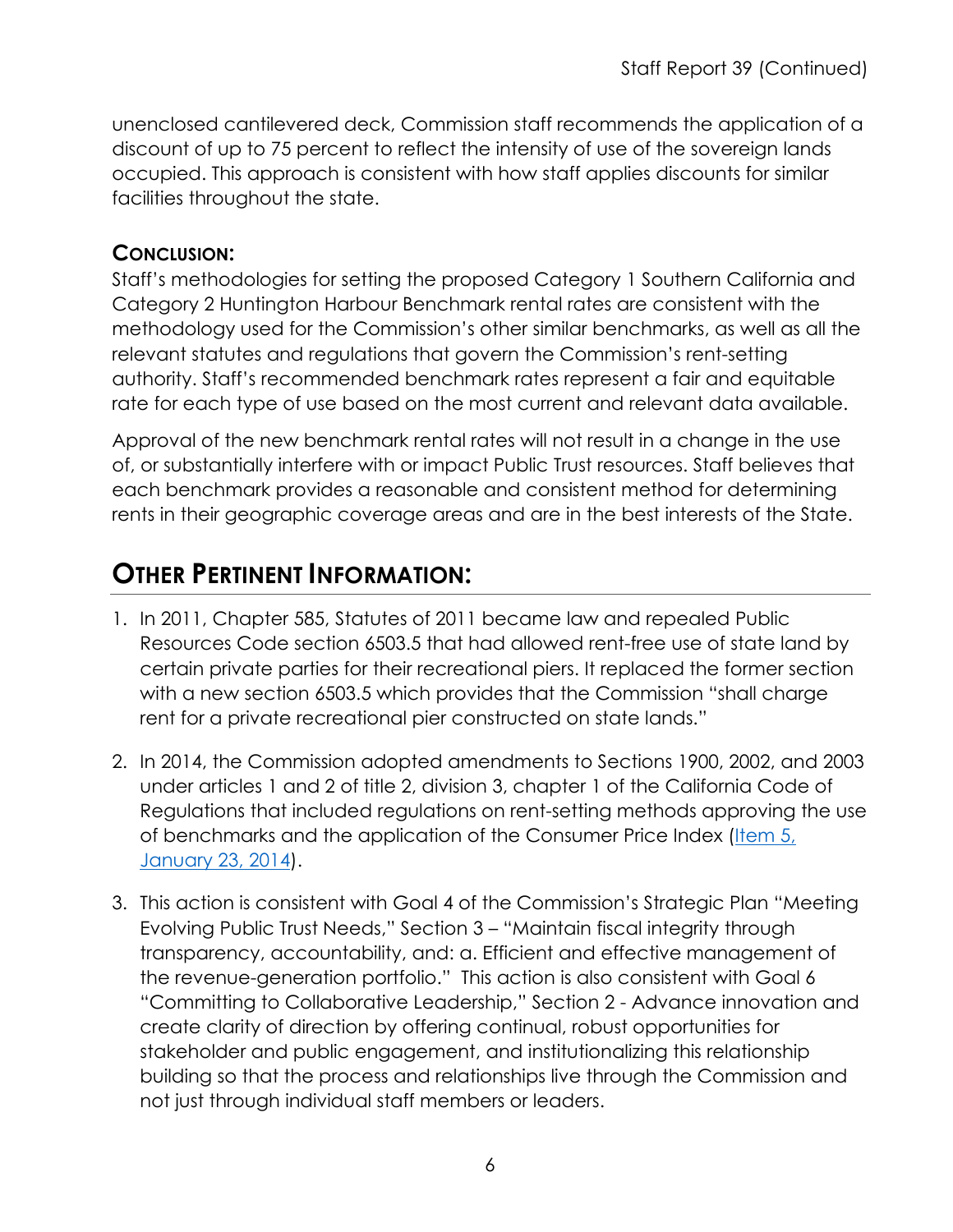4. Approval of the 2022 Category 1 Southern California and Category 2 Huntington Harbour Benchmark rental rates is not a project as defined by the California Environmental Quality Act because it is an administrative action that will not result in direct or indirect physical changes in the environment.

Authority: Public Resources Code section 21065 and California Code of Regulations, title 14, section 15378, subdivision (b)(5).

### **EXHIBITS:**

- A. 2022 Category 1 Southern California Benchmark Appraisal
- B. 2022 Category 2 Huntington Harbour Benchmark Appraisal

### **RECOMMENDED ACTION:**

It is recommended that the Commission:

#### **PUBLIC TRUST AND STATE'S BEST INTERESTS:**

Find that approval of the benchmarks will not result in a change in the use of, or impacts to, Public Trust resources; is consistent with the common law Public Trust Doctrine; and is in the best interests of the State.

#### **AUTHORIZATION:**

- 1. Approve the 2022 Category 1 Southern California Benchmark rental rate of \$0.451 per square foot, effective June 23, 2022.
- 2. Approve the 2022 Category 2 Huntington Harbour Benchmark rental rate of \$41.22 per square foot, effective June 23, 2022.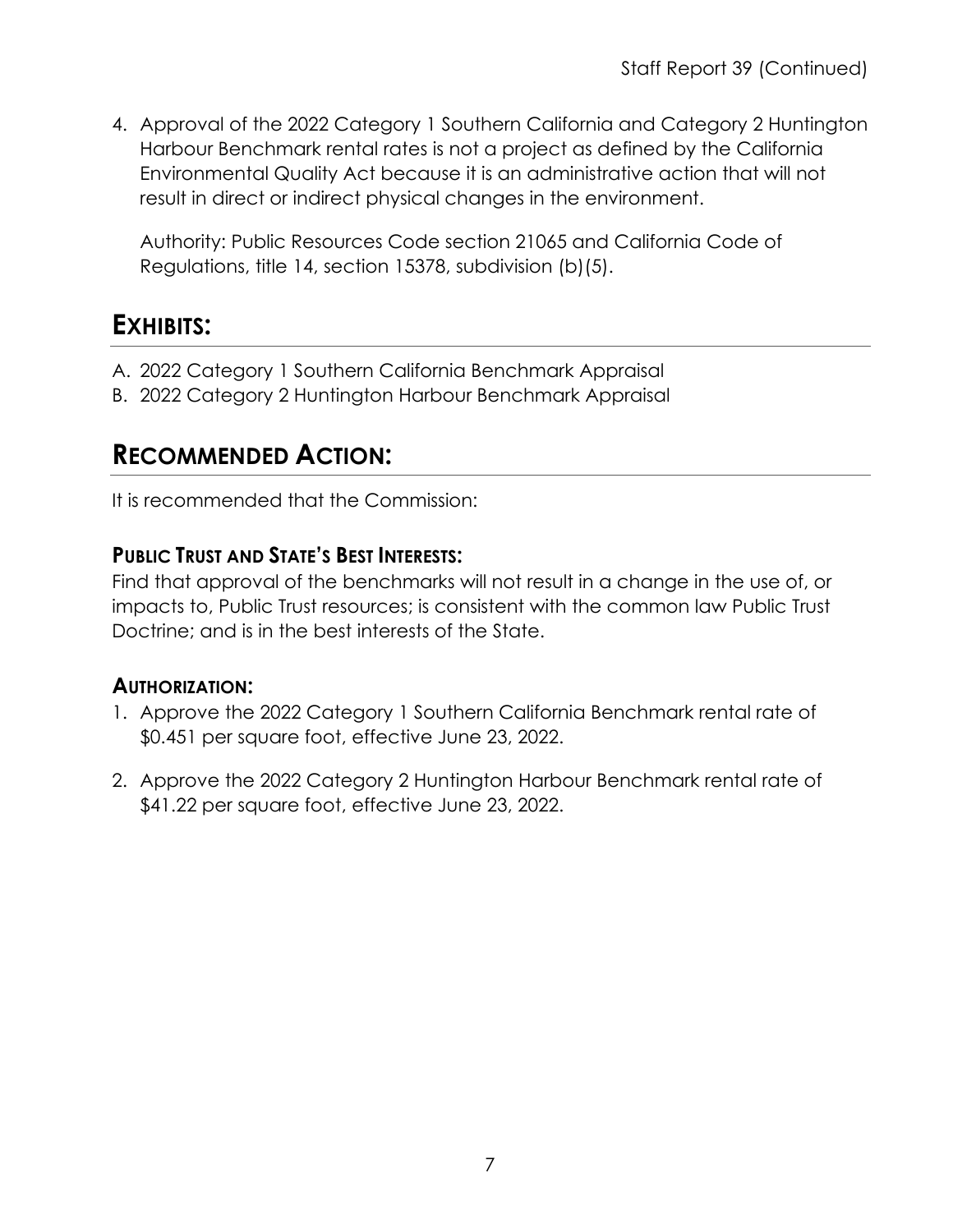Exhibit A

## State of California State Lands Commission **Memorandum**

Date: May 6, 2022

| To:      | Brian Bugsch, Chief<br><b>Land Management Division</b>                                                 |
|----------|--------------------------------------------------------------------------------------------------------|
|          | Grace Kato, Assistant Chief<br><b>Land Management Division</b>                                         |
| From:    | Chaun Wong $\int \mathbb{W}$<br><b>Associate Property Appraiser</b><br><b>Land Management Division</b> |
| Subject: | Southern California Category 1 Benchmark 2022<br>Ventura, Los Angeles, Orange, San Diego Counties      |

 The Southern California Category 1 Benchmark was last updated by staff of the California State Lands Commission (Commission) in 2016. The current update follows essentially the same methodology as used in the prior benchmark. Reference is made to the 2016 study for additional background material that may be needed for the reader to more fully

The recommended benchmark is summarized in the following table with the 2016 benchmark.

#### *Table 1. Southern California Benchmark Summary*

understand what the benchmark is used for and how it is set.

| <b>Benchmark Date</b>     | 2016    | 2022    |  |
|---------------------------|---------|---------|--|
| Rental Rate (Per Sq. Ft.) | \$0.374 | \$0.451 |  |

An appraisal is the act or process of developing an opinion of value that must be numerically expressed as a specific amount, as a range of numbers, or as a relationship to a previous value opinion or numerical benchmark. This report constitutes an appraisal as defined by the Uniform Standards of Professional Appraisal Practice (USPAP). Accordingly, this appraisal has been performed and the report has been prepared in substantial compliance with USPAP. The compiled research, analyses, and conclusions presented in this appraisal represent a correlation of market rents into benchmark rental rates for private recreational facilities (e.g., docks and piers) located on Southern California. The benchmark is intended to be used by Commission staff for rent setting purposes.

Benchmarks establish uniform rental rates in specific geographic regions with concentrations of similar facilities within the Commission's jurisdiction. (Cal. Code Regs., tit. 2, § 2003, subd. (a)(5).) For proposed leases involving certain types of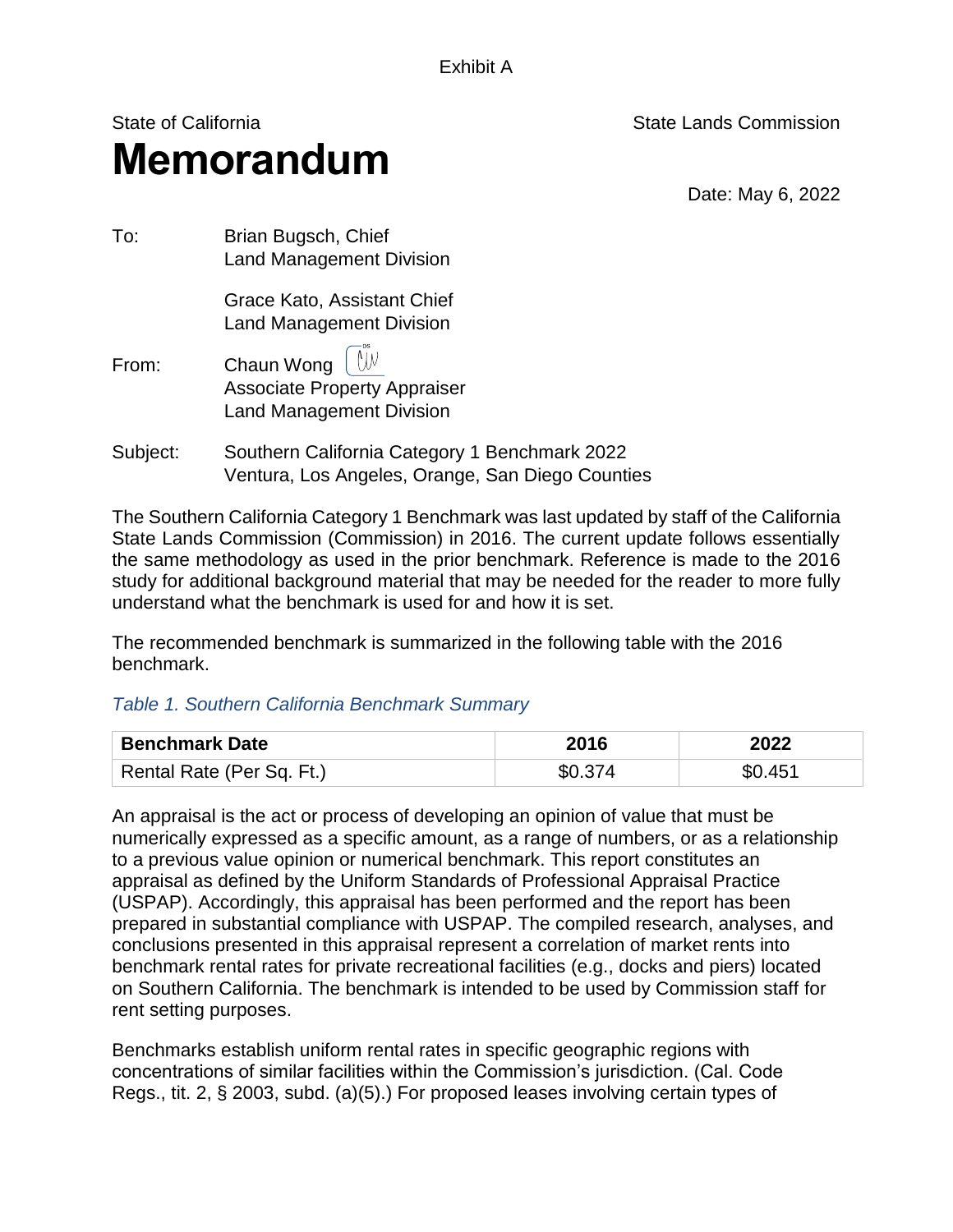improvements or uses in regions where benchmarks have been approved, staff will recommend an annual rent based on the applicable benchmark and the lease area. Benchmark rental rates are based on an analysis of similar uses or substitute facilities in the local area. Generally, staff recommends updates to the benchmarks every 5 years. The use of benchmarks improves consistency and transparency throughout a geographic region, improves staff efficiency in setting and adjusting rent for large numbers of leases, and saves time and money for both the applicant and the State.

#### **Introduction**

 docking and mooring of boats and the loading and unloading of passengers and Accordingly, the method of valuation used in estimating a fair rental value in this analysis is based on what an individual would pay for a similar substitute site in a Leases are issued by the California State Lands Commission for private recreational facilities – such as docks and piers – located on sovereign lands. These facilities offer a substitute for the essential functions of a commercial marina, such as a place for the equipment. In a market where there is significantly more demand than supply, these private structures afford the upland owners guaranteed access to mooring facilitates that they may not otherwise be able to obtain from commercial marinas. In this manner, these privately-owned facilities represent a substitute for a commercial marina slip. commercial marina.

 amount for the leased site as the state would receive for leasing the land to a Since a Commission-leased site for a privately-owned pier or dock substitutes for the essential functions of a marina slip, a lessee of the state land should pay a similar commercial marina.

#### **Scope**

The scope of the research included the following:

- Identifying marinas with boat slips in the Southern California area.
- Surveying the number and type of moorings at marinas (berths / slips), occupancy rate, mooring sizes, and rates.
- Compiling the survey results into averages for slip size and rate.
- Waterways to determine the amount of submerged land area necessary to Using the "Layout and Design Guidelines for Marina Berthing Facilities" publication (last updated July 2005) from the State Department of Boating and accommodate a given mooring size.
- Calculating the annual rental rate(s) using the above information and State valuation guidelines.

There are estimated to be 118 total marinas in the Southern California area. In statistics, for very large populations, a random sampling method provides the best chance of an unbiased representative sample. Random marinas throughout the regions were contacted during the course of the survey. Marinas were contacted via phone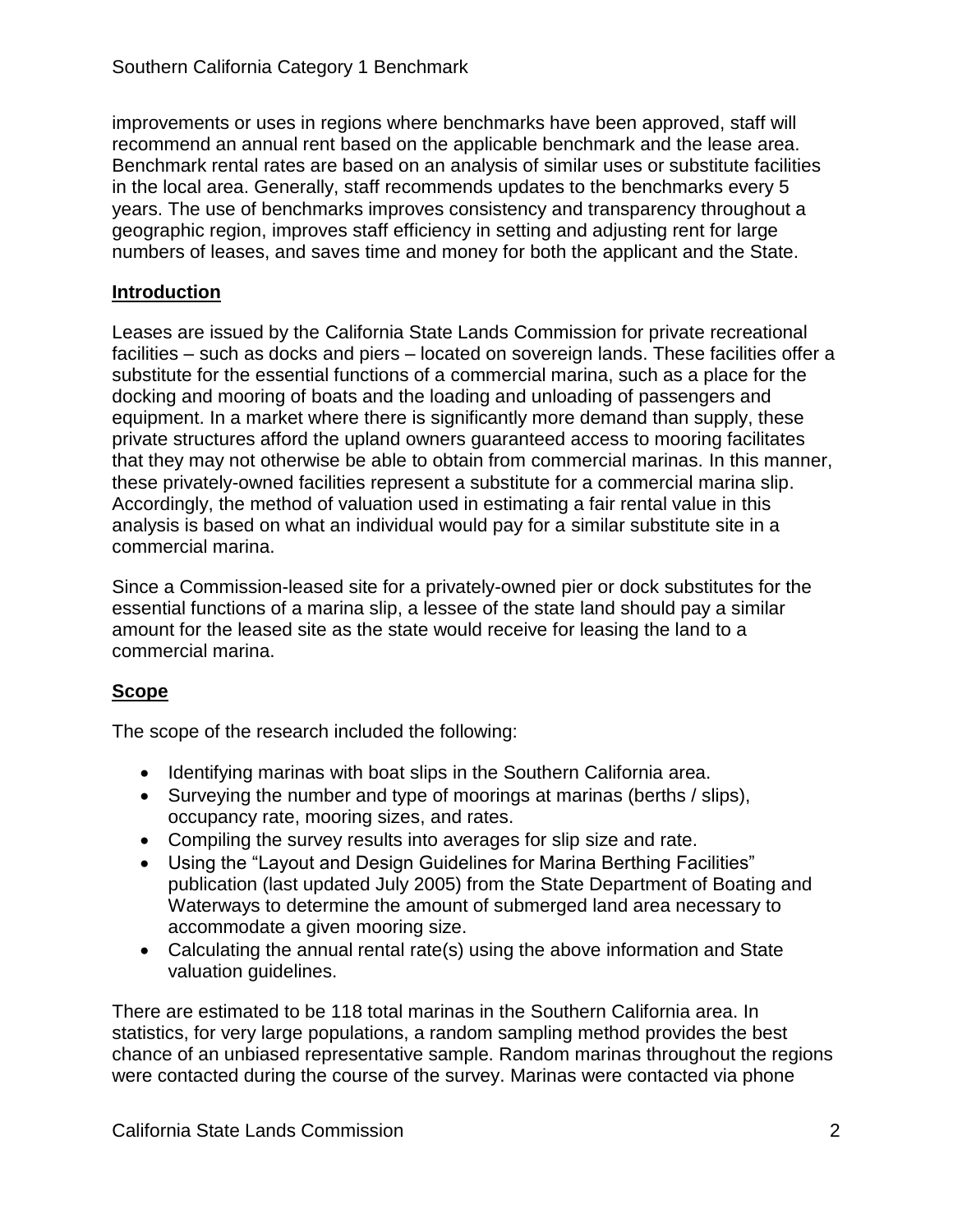and/or email. Some marina operators did not want to participate in the survey. Some marina operators did not provide a clear breakdown of their berthing rental rates and/or berth sizes. Other marinas contacted during the course of the survey do not rent their berths on a long-term basis. As of April 11, 2022, a total of 42 marinas responded to the survey. Each of these marinas cooperated to varying degrees and provided relevant information for study purposes. A deliberate effort was made to make the samples representative of each target population. While not comprehensive, this survey is believed to be representative of the total marinas within each study area.

#### **Methodology**

In order to determine the benchmark rent for a leased area (pier, dock, etc.), it is necessary to determine the income that can typically be generated by a commercial marina; the area occupied by the average or typical marina slip in a well-designed marina; and the rent for that average or typical sized boat. An annual rate of return is then applied to the product of the above.

 The Commission typically charges 5 percent of gross income for boat berthing for sites leased to commercial marina operators.

#### **Berth / Slip Rent**

 as the Ventura / Los Angeles County lines to the north, the Los Angeles / Orange / San Diego County lines to the east, the San Diego County line to the south, and the Pacific Coast of Ventura / Los Angeles / Orange / San Diego Counties to the west. The Southern California Benchmark consists of 42 marinas located in Ventura, Los Angeles, Orange, and San Diego Counties (see Tables 2.1 and 2.2). For purposes of this benchmark, the boundaries of the Southern California region are generally defined

The average berth size of the marinas surveyed in the Southern California region is approximately 37 linear feet. Similarly, a 37-foot length was also used in the 2016 Southern California Benchmark.

 marina. The average occupancy was reported at 96.3%, a moderate increase from the The responding marinas reported a total of 14,235 slips, or an average of 339 slips per 88.5% reported in 2016.

Berthing rates are reported on a per linear foot basis. For all of the areas listed above, the berthing rate, based on data collected, ranged from \$11.90 to \$65.86 per linear foot. The lower rents were generally found in marinas located in Oxnard and City of Ventura of Ventura County; Marina del Rey and Wilmington of Los Angeles County; and City of San Diego of San Diego County. The higher rents were generally found in marinas located in Newport Beach of Orange County. The average rent overall is \$23.40 per linear foot. This represents a 20.62% increase over the \$19.40 per linear foot used in the 2016 Benchmark.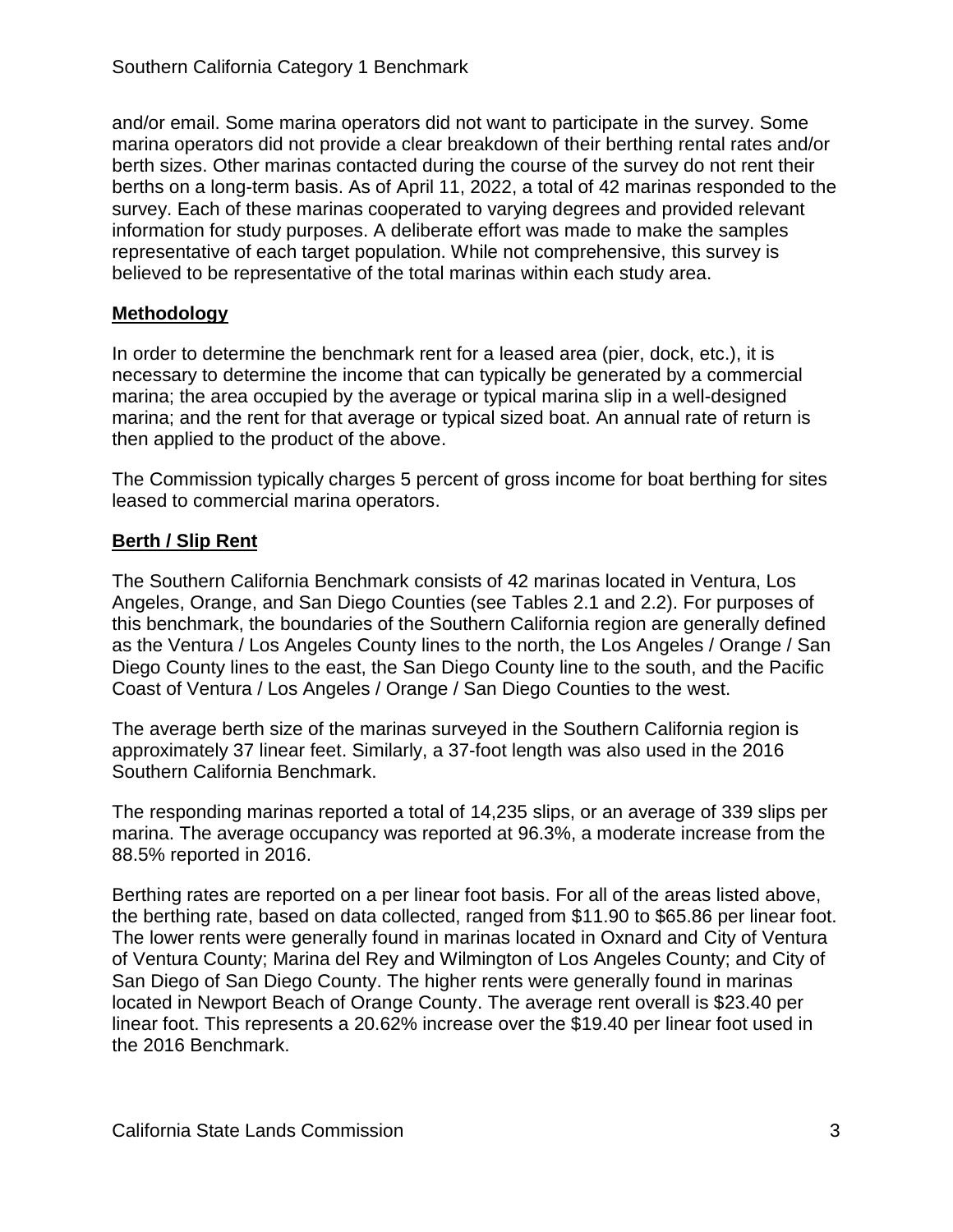length by the average monthly rental rate. This product is then multiplied by 12 months The benchmark rental rate for berths is calculated by multiplying the average berth to arrive at the gross annual income. The gross annual income is multiplied by 5% to get the income attributable to the submerged land. The income attributable to the submerged land is then divided by the amount of submerged land needed to accommodate the average berth length within a marina.

 This publication provides formulas and tables for calculating the submerged land area needed to accommodate various sizes and layouts of berths in marinas. Among other double), and the type of vessel (powerboat vs. sailboat). The submerged land area used efficient for the marina operator) and represents an average of the powerboat and The submerged land area needed to accommodate an average berth is found in a publication entitled "Layout and Design Guidelines for Small Craft and Berthing Facilities" by the California Department of Boating and Waterways last updated in 2005. variables, the formulas take into account the berth length, berth layout (single vs. in this benchmark analysis is based on a double berth layout (on the premise that it represents the typical marina berth layout in the area and is the most economically sailboat areas.

From the tables in the publication, a submerged area of 1,153 square feet is shown as being necessary to accommodate the 37-foot average slip length indicated by the survey for Southern California. Taking all of the aforementioned into account, the current benchmark rental rate for Southern California is calculated as follows:

- Average berth rate: \$23.40
- Average boat length: 37 linear feet
- Submerged land area necessary to accommodate a 37-foot boat slip: 1,153 SF
- Percent of income attributable to the submerged land: 5 percent

37' x \$23.40/linear foot x 12 months = \$[10,389.60](https://10,389.60)   $$10,389.60 \times 5\%$  $$10,389.60 \times 5\%$  $$10,389.60 \times 5\%$  of gross income = \$519.48  $$519.48 \div 1,153$  square feet = \$0.451 per square foot rental rate

#### **Benchmark Rental Rate =**  $$0.451$  **per sq. ft.**

 foot. In contrast, the 2016 benchmark was \$0.374 per square foot. The 2022 benchmark The indicated benchmark rental rate for Southern California area is \$0.451 per square therefore represents an overall increase of \$0.077 (20.6%) from the 2016 benchmark.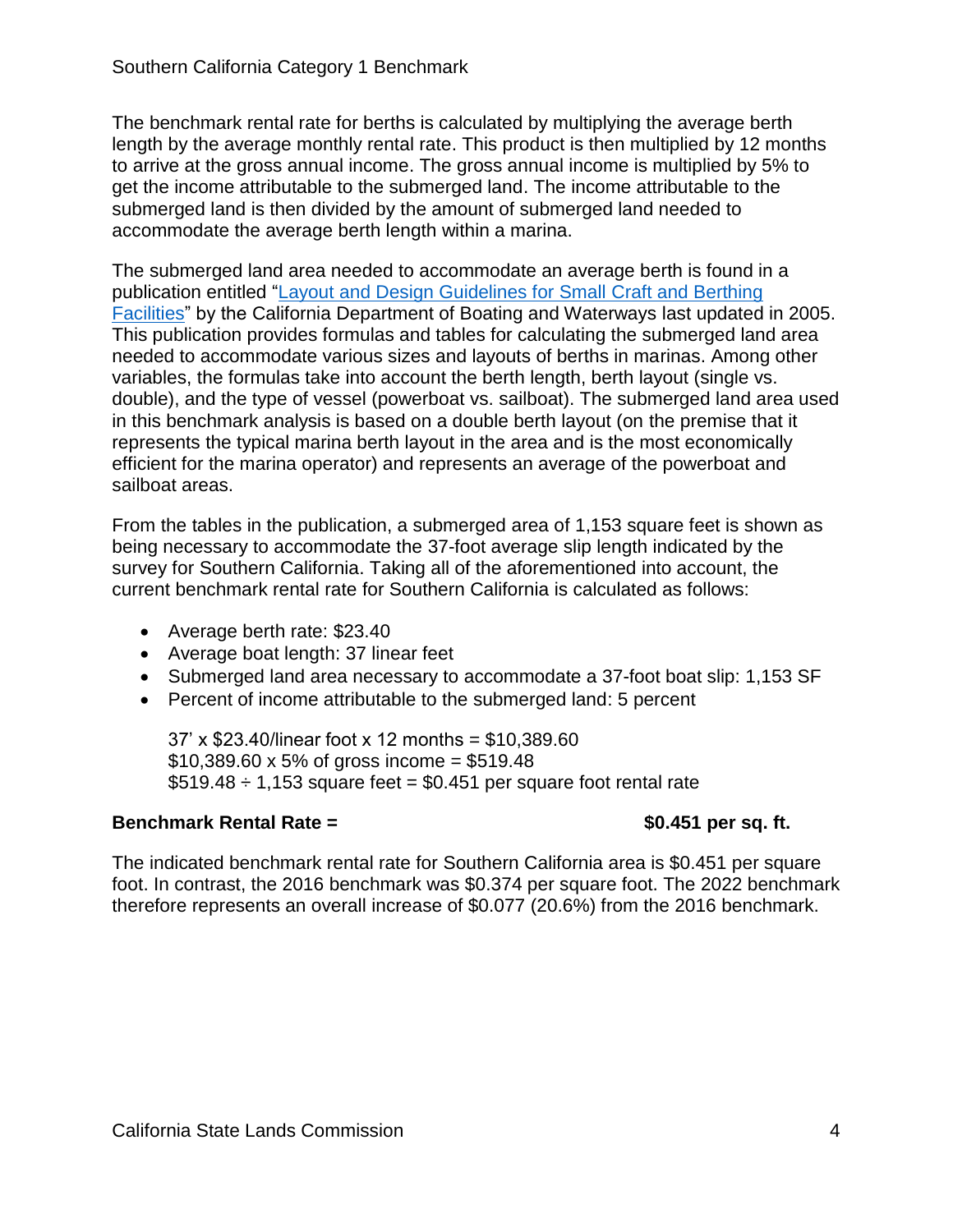| <b>Number</b>   | Name                                 | Total        | Occupancy | Occupied     | Average         | Average |
|-----------------|--------------------------------------|--------------|-----------|--------------|-----------------|---------|
|                 |                                      | <b>Slips</b> | Rate      | <b>Slips</b> | Length          | Rate    |
|                 | Ventura                              |              |           |              |                 |         |
| 1               | <b>Bahia Marina</b>                  | 84           | 96%       | 81           | 38              | \$17.61 |
| $\overline{2}$  | <b>Channel Islands Harbor Marina</b> | 418          | 90%       | 376          | 38              | \$16.39 |
| $\overline{3}$  | Peninsula Yacht Marina               | 310          | 87%       | 270          | 35              | \$13.82 |
| $\overline{4}$  | Vintage Marina                       | 384          | 98%       | 376          | $\overline{35}$ | \$14.30 |
| $\overline{5}$  | <b>Westport Marina</b>               | 61           | 87%       | 53           | 30              | \$11.90 |
| 6               | Ventura Harbor Village Marina        | 103          | 100%      | 103          | 63              | \$13.44 |
| $\overline{7}$  | Ventura Isle Marina                  | 570          | 100%      | 570          | 40              | \$18.03 |
| $\overline{8}$  | Ventura West Marina                  | 542          | 94%       | 509          | 36              | \$16.64 |
|                 | <b>Averages</b>                      |              | 94.0%     |              | 39              | \$15.27 |
|                 |                                      |              |           |              |                 |         |
|                 | <b>Los Angeles</b>                   |              |           |              |                 |         |
| 9               | <b>Alamitos Bay Marina</b>           | 1,634        | 96%       | 1,569        | 36              | \$18.06 |
| 10              | Long Beach Shoreline Marina          | 1,605        | 93%       | 1,493        | 37              | \$18.39 |
| 11              | Rainbow Harbor and Marina            | 89<br>253    | 89%       | 79           | 35              | \$17.67 |
| $\overline{12}$ | Anchorage 47                         |              | 90%       | 228          | 29              | \$19.17 |
| 13              | Catalina Yacht Anchorage             |              | 88%       | 106          | $\overline{27}$ | \$16.05 |
| 14              | Dolphin Marina                       |              | 97%       | 411          | 32              | \$19.12 |
| $\overline{15}$ | <b>Esprit Marina</b>                 | 216          | 94%       | 203          | 46              | \$31.81 |
| 16              | <b>Holiday Harbor Marina</b>         | 182          | 94%       | 171          | $\overline{25}$ | \$14.12 |
| 17              | Marina del Rey Marina                | 304          | 85%       | 258          | 44              | \$31.41 |
| 18              | Neptune Marina                       | 161          | 81%       | 130          | 32              | \$20.10 |
| 19              | Panay Way Marina                     | 139          | 96%       | 133          | $\overline{30}$ | \$17.82 |
| 20              | The Boat Yard Marina                 | 106          | 100%      | 106          | 31              | \$20.71 |
| $\overline{21}$ | Villa del Mar Marina                 | 189          | 100%      | 189          | 41              | \$21.45 |
| $\overline{22}$ | California Yacht Marina - Cabrillo   | 884          | 75%       | 663          | 36              | \$16.28 |
|                 | Marina                               |              |           |              |                 |         |
| 23              | Pacific Yacht Landing                | 174          | 100%      | 174          | 31              | \$12.17 |
| $\overline{24}$ | Yacht Haven Marina                   | 161          | 99%       | 159          | 39              | \$12.02 |
|                 | <b>Averages</b>                      |              | 92.3%     |              | 34              | \$19.15 |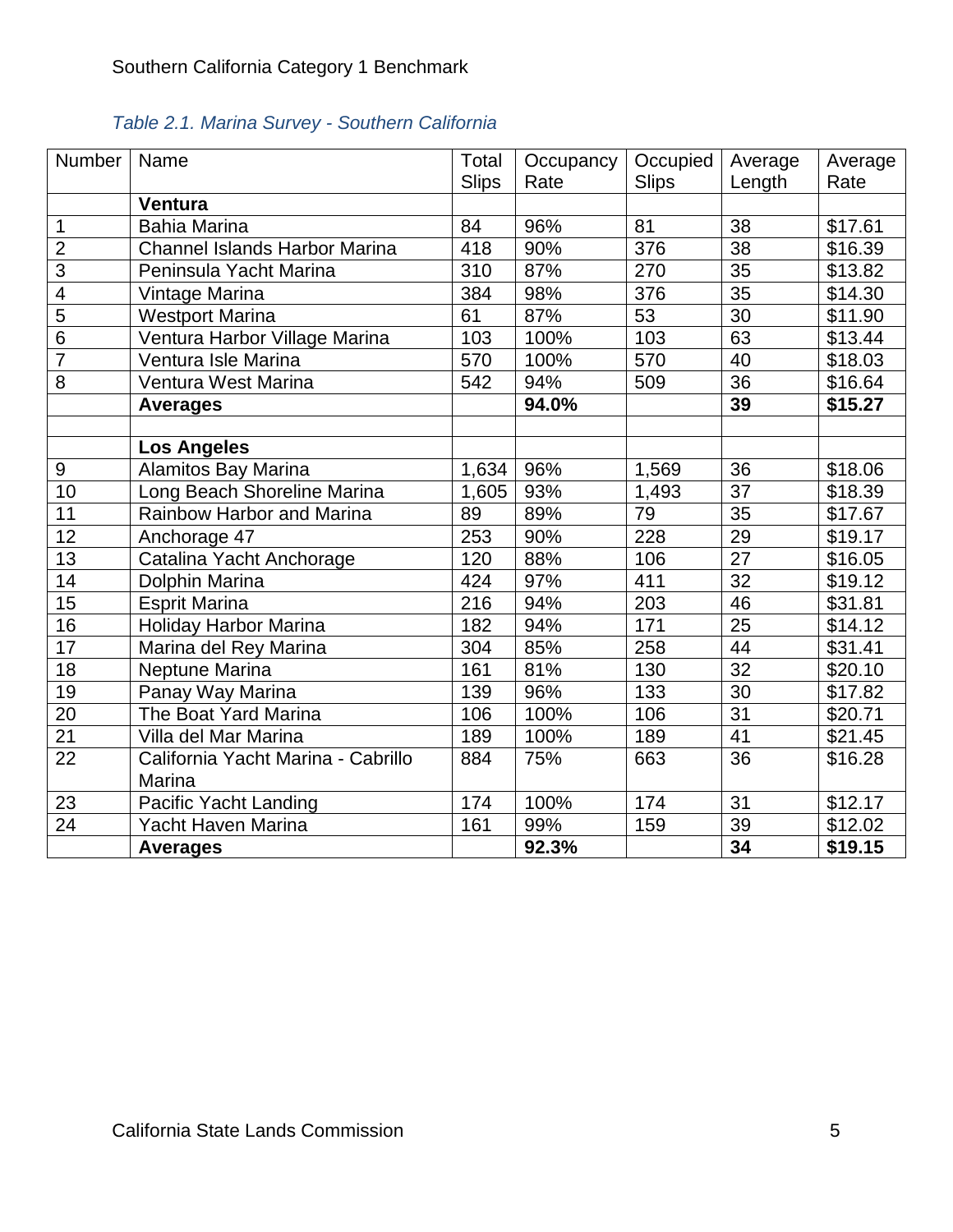| Number | Name                                   | Total        | Occupancy | Occupied     | Average | Average |
|--------|----------------------------------------|--------------|-----------|--------------|---------|---------|
|        |                                        | <b>Slips</b> | Rate      | <b>Slips</b> | Length  | Rate    |
|        | Orange                                 |              |           |              |         |         |
| 25     | Dana West Marina                       | 846          | 100%      | 846          | 30      | \$24.48 |
| 26     | Huntington Harbor Marina               | 188          | 100%      | 188          | 35      | \$23.47 |
| 27     | <b>Sunset Aquatic Marina</b>           | 229          | 100%      | 229          | 33      | \$16.67 |
| 28     | <b>Balboa Yacht Basin</b>              | 172          | 100%      | 172          | 36      | \$35.95 |
| 29     | Bayside Village Marina                 | 124          | 100%      | 124          | 28      | \$34.38 |
| 30     | Lido Marina Village                    | 28           | 100%      | 28           | 56      | \$65.86 |
| 31     | <b>Newport Dunes Resort and Marina</b> | 405          | 97%       | 393          | 30      | \$48.52 |
|        | <b>Averages</b>                        |              | 99.6%     |              | 35      | \$35.62 |
|        |                                        |              |           |              |         |         |
|        | San Diego                              |              |           |              |         |         |
| 32     | California Yacht Marina - Glorietta    | 100          | 98%       | 98           | 39      | \$22.00 |
|        | <b>Bay Marina</b>                      |              |           |              |         |         |
| 33     | Pier 32 Marina                         |              | 100%      | 246          | 43      | \$23.74 |
| 34     | Oceanside Harbor                       |              | 100%      | 763          | 32      | \$16.96 |
| 35     | Dana Landing Marina                    |              | 100%      | 78           | 36      | \$14.34 |
| 36     | <b>Half Moon Marina</b>                | 128          | 100%      | 128          | 37      | \$21.42 |
| 37     | Kona Kai Marina and Resort             | 526          | 99%       | 521          | 47      | \$33.12 |
| 38     | Marina Village Marina                  | 611          | 100%      | 611          | 30      | \$16.95 |
| 39     | Marriott Marquis San Diego Marina      | 394          | 100%      | 394          | 43      | \$25.77 |
| 40     | Point Loma Marina                      | 42           | 100%      | 42           | 57      | \$37.93 |
| 41     | <b>Shelter Cove Marina</b>             | 143          | 94%       | 134          | 38      | \$25.57 |
| 42     | Sun Harbor Marina                      | 99           | 100%      | 99           | 45      | \$21.38 |
|        | <b>Averages</b>                        |              | 99%       |              | 41      | \$23.56 |
|        |                                        |              |           |              |         |         |
|        | <b>Overall Averages</b>                |              | 96.3%     |              | 37      | \$23.40 |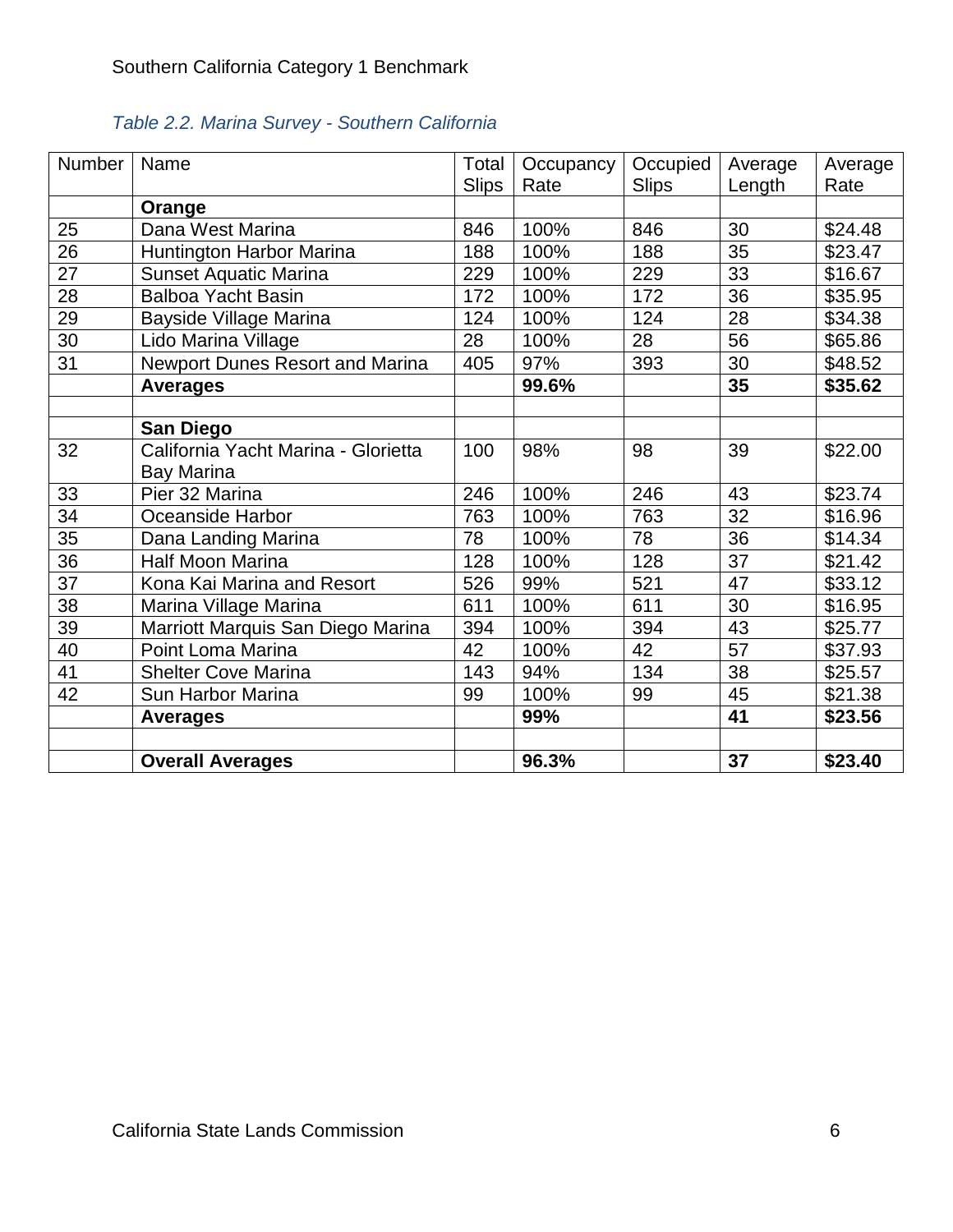Exhibit B

## State of California State Lands Commission **Memorandum**

Date: May 6, 2022

| To:   | Brian Bugsch, Chief<br><b>Land Management Division</b>                                                                                      |
|-------|---------------------------------------------------------------------------------------------------------------------------------------------|
|       | Grace Kato, Assistant Chief<br><b>Land Management Division</b>                                                                              |
| From: | Chaun Wong $\left[\begin{array}{c} \mathbb{W} \end{array}\right]$<br><b>Associate Property Appraiser</b><br><b>Land Management Division</b> |

 water dependent use areas extending on and over s overeign land in Subject: Huntington Harbour Category 2 Benchmark 2022 - Rental rate for non-Huntington Harbour, Orange County, California

 consist of private decks and other residential-related improvements that extend onto and over sovereign lands and essentially represent extensions of the usable area of the As requested, I have conducted research relevant to establishing a benchmark rental rate for non-water dependent use areas extending onto and over sovereign land in Huntington Harbour, Orange County, California. These non-water dependent uses adjoining residential lots.

 water dependent use areas located on Huntington Harbour. The benchmark is intended to be used by Commission staff in negotiations with lessees. It should also be noted that An appraisal is the act or process of developing an opinion of value that must be numerically expressed as a specific amount, as a range of numbers, or as a relationship to a previous value opinion or numerical benchmark. This report constitutes an appraisal as defined by the Uniform Standards of Professional Appraisal Practice (USPAP). The compiled research, analyses, and conclusions presented in this appraisal represents a correlation of residential land values into benchmark rental rates for nonthis appraisal has been performed and the report has been prepared in substantial compliance with USPAP as it relates to value of sovereign land. Presented on the following pages are the introduction, the scope of the research, and discussions of the pertinent findings resulting in the benchmark rental rate.

Benchmarks establish uniform rental rates in specific geographic regions with concentrations of similar facilities within the Commission's jurisdiction. (Cal. Code Regs., tit. 2, § 2003, subd. (a)(5).) For proposed leases involving certain types of improvements or uses in regions where benchmarks have been approved, staff will recommend an annual rent based on the applicable benchmark and the lease area. Benchmark rental rates are based on an analysis of similar land uses or substitute facilities in the local area. Generally, staff recommends updates to the benchmarks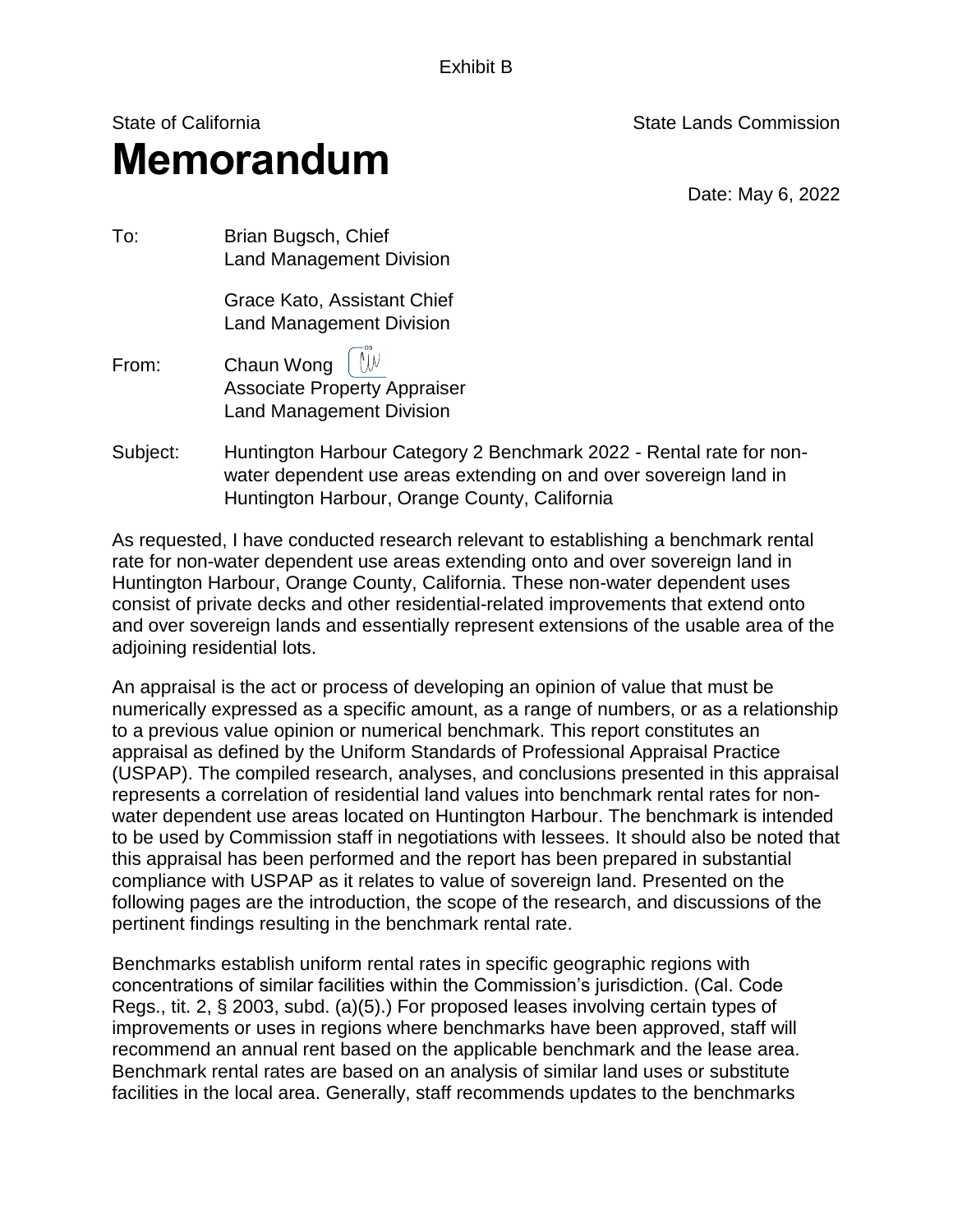every 5 years. The use of benchmarks improves consistency and transparency throughout a geographic region, improves staff efficiency in setting and adjusting rent for large numbers of leases, and saves time and money for both the applicant and the State. The Huntington Harbour Category II benchmark was last updated on September 23, 2016.

#### **Introduction**

The State Lands Commission is responsible for leasing sovereign lands at Huntington Harbour. Huntington Harbour is an exclusive waterfront development located in the City of Huntington Beach in northwestern Orange County. The development is predominantly single family residential in nature and consists of several man-made islands and peninsulas situated around a series of channels. The islands and peninsulas have been developed with high-end waterfront homes, many of which have boat docks and cantilevered decks.

 into two agreements (BLA 18 and SLL 34) with the State Lands Commission. From The development was originally designed by the Huntington Harbour Corporation in the early 1960s. It was created by dredging and filling the sloughs and marshlands lying in and around Sunset Bay. Prior to commencement of the project, the developer entered these agreements, the State Lands Commission retained fee ownership of the Main and Midway Channels, while most of the remaining water-covered and land areas are privately owned.

 and other non-water dependent uses that extend onto and over sovereign lands. This Within the Main and Midway Channels of Huntington Harbour there are private decks benchmark is intended to address these improvements and uses. The rent for the boat dock improvements is covered separately by the Southern California Category 1 benchmark.

#### **Methodology**

The Commission's authority to lease lands and charge rent comes from the California State Constitution, the Public Resources Code, and the California Code of Regulations.

The Commission's mandate to charge rent comes from the Gift Clause of the California State Constitution, which states in part that:

*"The Legislature shall have no power to…make any gift or authorize the making of any gift, of any public money or thing of value to any individual, municipal or other corporation whatever…" Cal. Const. Art. XVI -6.* 

Section 6503 of the Public Resources Code states that:

*"The Commission shall appraise the lands and fix the annual rent or other consideration thereof."*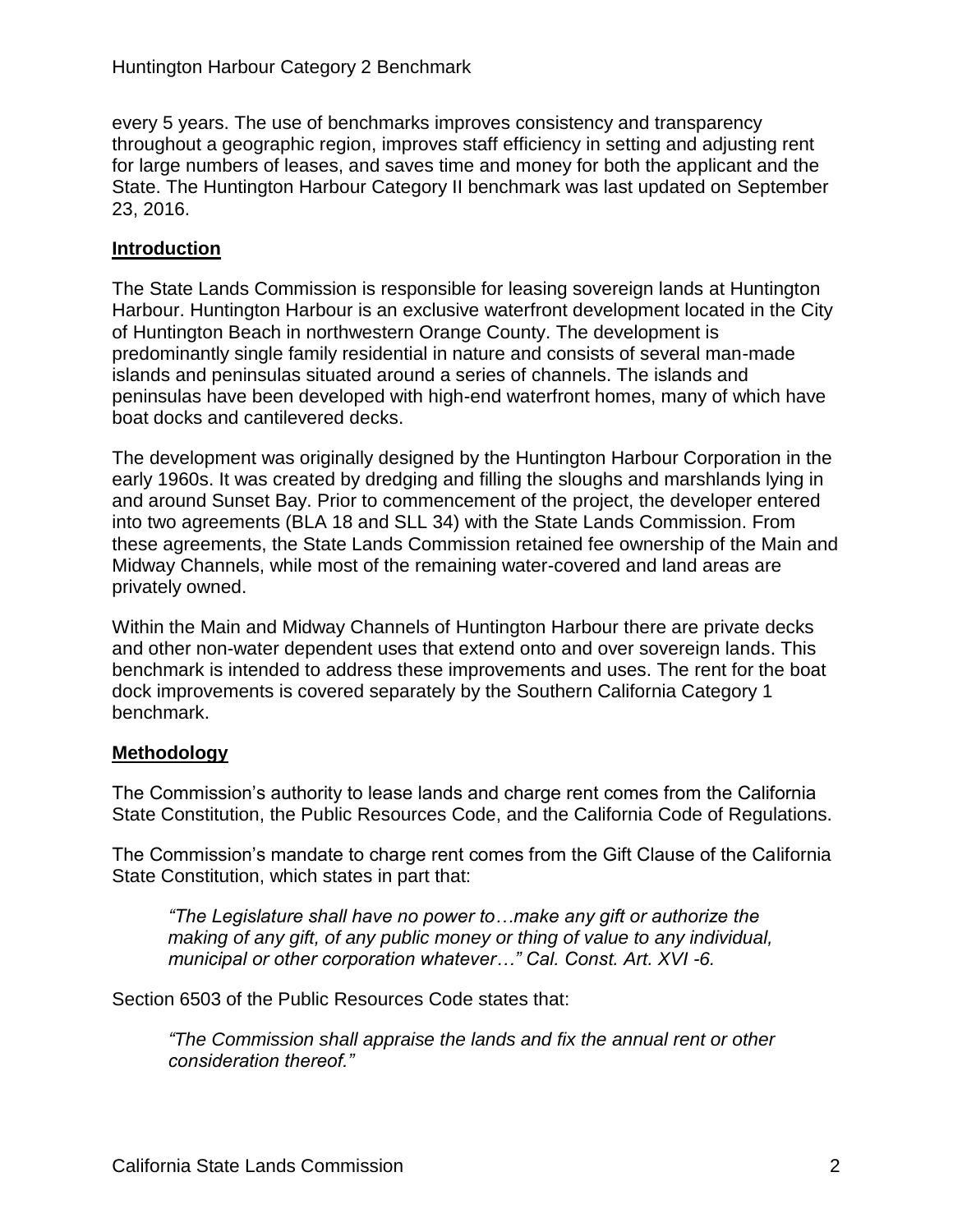The California Code of Regulations<sup>1</sup> provides the Commission with broad discretion in all aspects of leasing.

*"Leases or permits may be issued to qualified applicants and the Commission shall have broad discretion in all aspects of leasing including category of lease or permit and which use, method or amount of rental is most appropriate…based on what it deems to be in the best interest of the State"*

 considered the most directly applicable. The land to be leased is sovereign land located homes on residential lots. The rent to be set is based on the value of the underlying land and does not include the value of any improvements. Thus, for valuation purposes, the value of waterfront residential lots at Huntington Harbour is the basis of the rental The Regulations then outlines the types of leases and the methods of setting rent for each. Of these, the "9% of the appraised value of the leased land" 2 method is waterward of the low water mark. Since there is not an active real estate market for sovereign land, the basis for the benchmark rental rate is the adjoining upland property. At Huntington Harbour, the adjoining upland property generally consists of single-family rate.

The market value of residential land is typically estimated through use of the Sales Comparison Approach. In this approach, recent sales and current listings of similar properties are compared to the subject on the basis of pertinent factors such as location, size, shape, etc. Typically, an indication of value is then concluded based on a comparative analysis of these factors. Waterfront residential lots are typically valued on either a per-lot or on a per-waterfront-foot basis. However, because the lease areas generally do not represent a full residential lot, the unit of comparison used is the price per square foot of land area. Per Regulations, rent is then set based on 9% of the appraised value of the leased land. It should be noted that because this is a benchmark appraisal – intended to be applied to a number of different lease areas – there is no specific subject property or lease area. Accordingly, there are no specific adjustments (for location, size, shape, etc.) made. Instead, the benchmark rental rate is intended to represent the general characteristics of the benchmark's geographic area.

#### **Market Value of Upland Property**

 $\overline{a}$ 

On LandVision<sup>3</sup>, a search was made to find recent sales of vacant residential lots, typical in size, fronting the Main or Midway Channels of Huntington Harbour in Orange County. However, due to its built-up nature, no comparable sales of vacant waterfront

<sup>1</sup> Title 2, Administration, Division 3, State Property Operations, Article 2 Section 2000, General (b).

<sup>2</sup> Title 2, Administration, Division 3, State Property Operations, Article 2 Section 2003(a)(1).

<sup>&</sup>lt;sup>3</sup> LandVision is a map-based real estate application that provides real estate, government, and many other industries with comprehensive map-based property search, analysis, management, and presentation capabilities.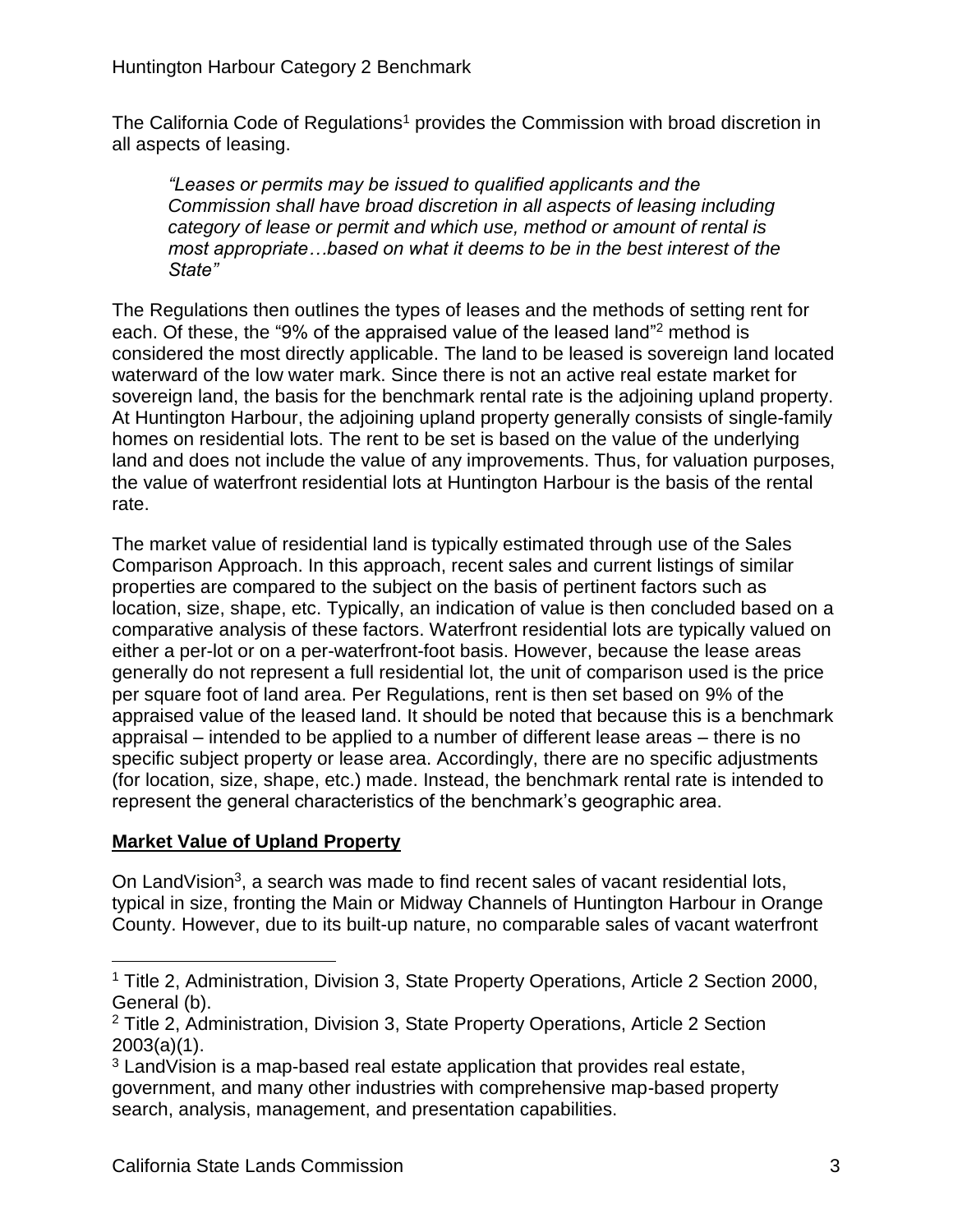single-family houses in the Huntington Harbour area through use of the improvement sold for \$1,000,000 and had an improvement percentage of 40%, then the allocated residential lots were found. Rather than use comparable sales that do not front the water, which would necessitate adjustments for location, an allocation method<sup>4</sup> is employed. In this analysis, residential land values are removed from recent sales of percentage assigned by the Orange County Assessor's Office. For instance, if a house value of the land is 60%, or \$600,000. For analysis purposes, the unit of comparison used is the price per square foot of land area.

 Table 3), the lot sizes range from 2,820 to 9,000 square feet, with a mean of 6,088 and a median of \$3,350,000. According to the Assessor's allocations, the value of the Based on these percentages, the value of unimproved residential waterfront land lies between \$110 and \$697 per square foot. The mean unit value is \$456 per square foot, Summarized in the Comparable Sales Table (see Table 2) are the pertinent details of 29 sales of single-family residences fronting the Main or Midway Channels of Huntington Harbour in Orange County. The sales took place between February 2018 and December 2021. According to the Indications of Comparable Sales Table (see square feet and a median of 6,000 square feet. The sale prices for the waterfront lots ranged from a low of \$1,175,000 to a high of \$6,650,000, with a mean of \$3,588,034, land in these transactions accounted for between 48.93% and 97.35% of the total price. while the median is \$460 per square foot.

Analysis of the sales revealed no recognizable trends relating to typical lot area and land value relationships (i.e., unit prices decreasing as sizes increase). The lack of a size/price relationship is illustrated in the following table. The presentation of the sales is based on the lot area (SF) of the sales, going from smallest to largest.

 $\overline{a}$  a property. A method of estimating land value in which sales of improved properties are applied to the property being appraised or the comparable sale being analyzed. <sup>4</sup> Allocation is the general process of separating value between the component parts of analyzed to establish a typical ratio of land value to total property value and this ratio is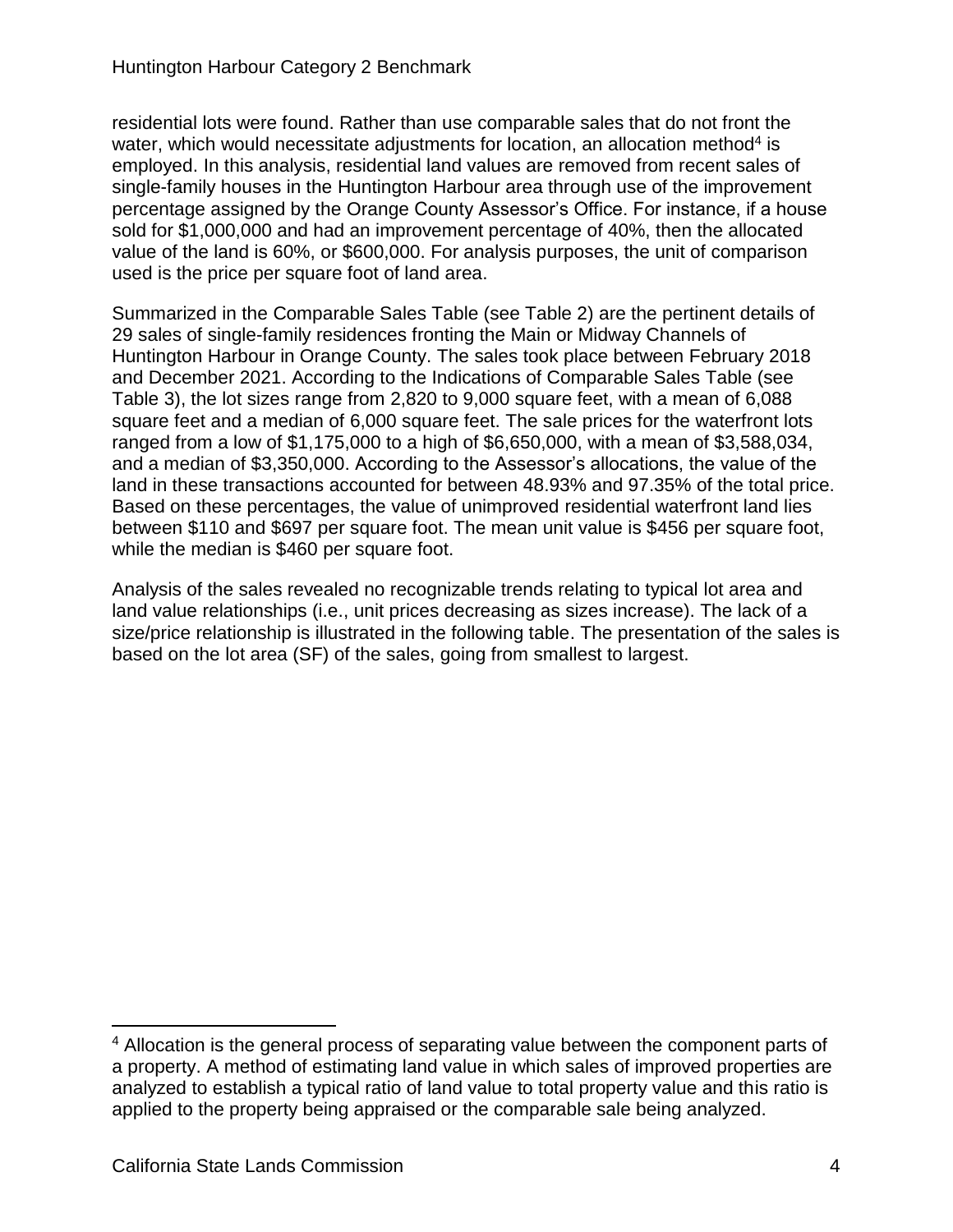| Lot Area (SF) | <b>Land Value Per SF</b> |
|---------------|--------------------------|
| 2,820         | \$406                    |
| 4,590         | \$483                    |
| 4,590         | \$433                    |
| 5,000         | \$673                    |
| 5,000         | \$332                    |
| 5,000         | \$697                    |
| 5,000         | \$525                    |
| 5,120         | \$367                    |
| 5,200         | \$494                    |
| 5,500         | \$373                    |
| 6,000         | \$458                    |
| 6,000         | \$542                    |
| 6,000         | \$463                    |
| 6,000         | \$458                    |
| 6,000         | \$515                    |
| 6,039         | \$337                    |
| 6,480         | \$483                    |
| 6,480         | \$506                    |
| 6,480         | \$390                    |
| 6,480         | \$426                    |
| 6,840         | \$392                    |
| 6,882         | \$379                    |
| 6,900         | \$460                    |
| 7,020         | \$563                    |
| 7,080         | \$531                    |
| 7,560         | \$409                    |
| 7,680         | \$484                    |
| 7,800         | \$526                    |
| 9,000         | \$110                    |

#### *Table 1. Lot Area to Land Value Per SF Table*

As mentioned earlier, lease areas impacted by the Huntington Harbour Category 2 Benchmark are of various lot areas, waterfrontages, locations, shapes, topographies, zonings, etc. Due to the uniqueness of each lease area and the lack of significant land value trends relating to the above elements of comparison; no particular sale is deemed a better indicator in concluding a land value benchmark. Therefore, an analysis of the overall dataset is warranted and deemed appropriate in concluding land value for the Huntington Harbour Category 2 Benchmark. As previously stated, the value of the unimproved land lies between \$110 and \$697 per square foot. The mean unit value is \$456 per square foot, while the median is \$460 per square foot. Based on all the data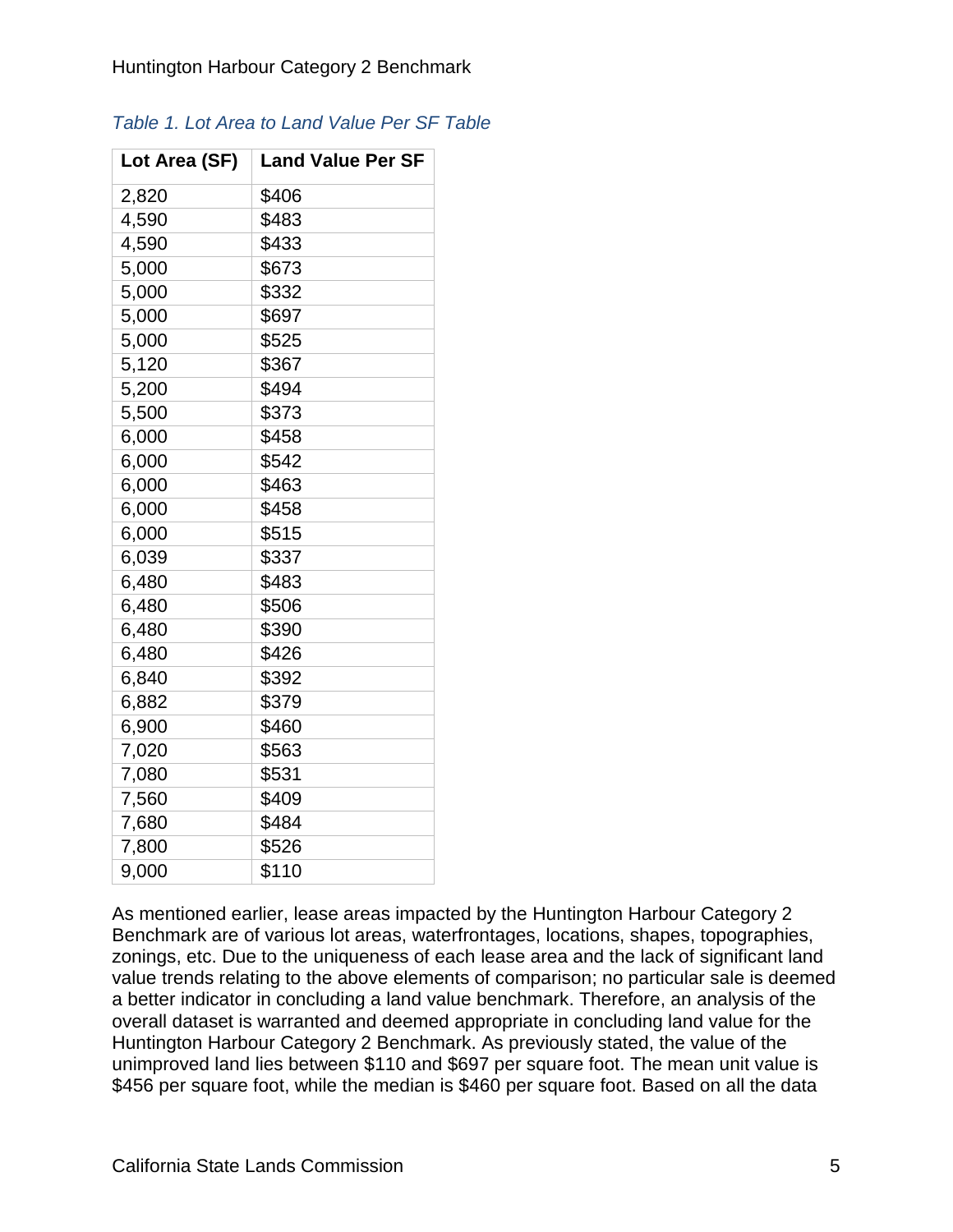gathered and analyzed, a unit value of \$458 per square foot is concluded as reasonable for the typical upland residential property.

Market Value of Upland Property \$458 per square foot

#### **Benchmark Rental Rate**

Applying the 9% annual rate of return to the previously concluded market value of the upland property results in an annual rental rate of \$41.22 per square foot<sup>5</sup>.

#### **Benchmark Rental Rate 600 S41.22 per square foot**

The concluded value is based on the leased land having the same utility as the adjoining upland. If the leased land does not have the same utility, then a discounted benchmark rental rate may be warranted.

 $\overline{a}$ 

 $5$  Calculated as  $$458 \times 0.09 = $41.22$ .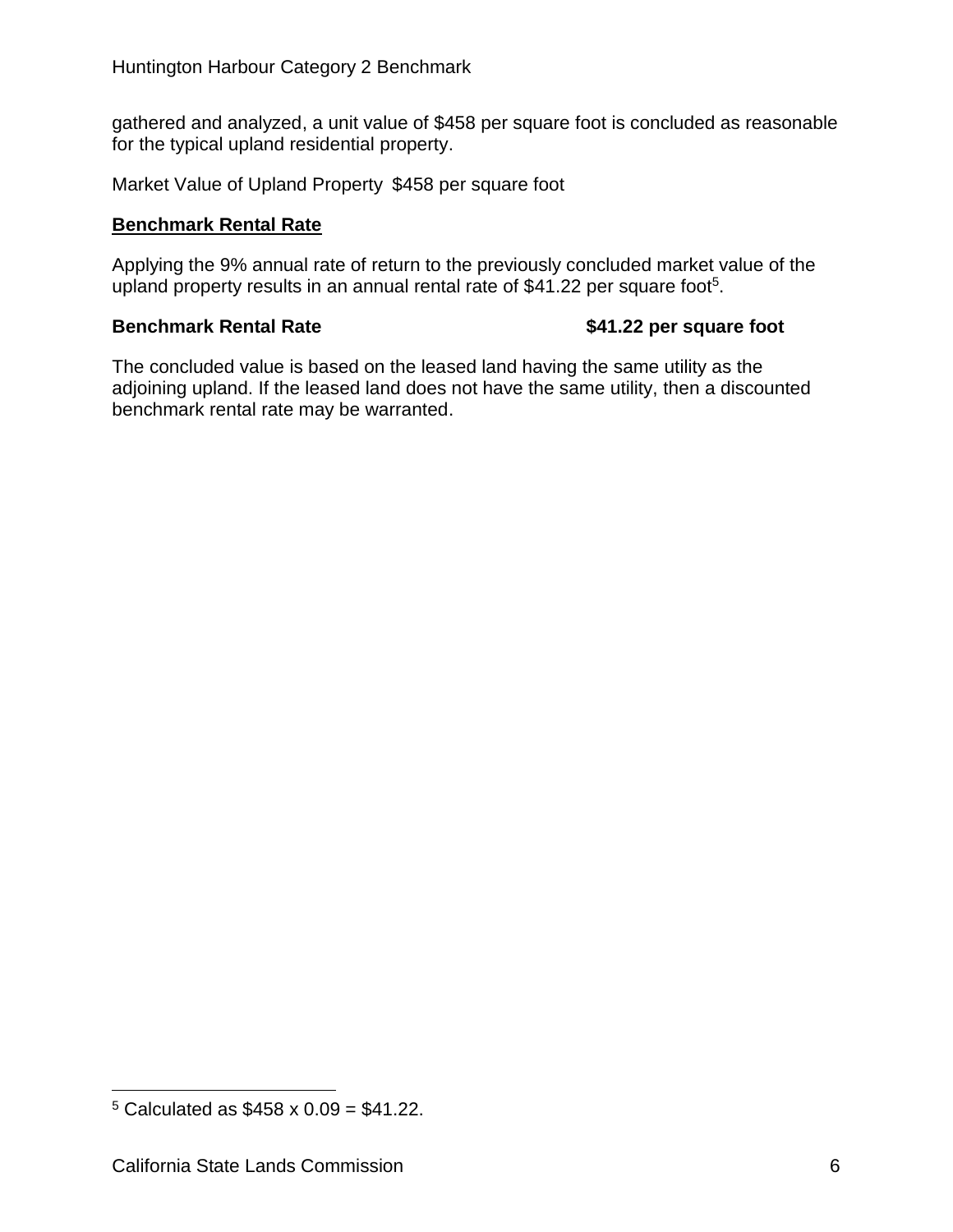### *Table 2. Comparable Sales Table*

| <b>Number</b>           | <b>APN</b> | <b>Address</b>     | <b>Sale Date</b> | <b>Lot Area</b> | <b>Sale Price</b> | % Assessed        | <b>Land Value</b> | <b>Land Value</b> |
|-------------------------|------------|--------------------|------------------|-----------------|-------------------|-------------------|-------------------|-------------------|
|                         |            |                    |                  | (SF)            |                   | <b>Land Value</b> |                   | Per SF            |
| $\mathbf 1$             | 178-652-24 | 3585 Courtside Cir | 12/1/2021        | 7,020           | \$5,600,000       | 70.57%            | \$3,952,057       | \$563             |
| $\overline{2}$          | 178-731-20 | 3322 Venture Dr    | 9/20/2021        | 6,480           | \$3,860,000       | 81.15%            | \$3,132,438       | \$483             |
| 3                       | 178-652-23 | 3581 Courtside Cir | 8/27/2021        | 7,080           | \$6,200,000       | 60.58%            | \$3,756,120       | \$531             |
| $\overline{\mathbf{4}}$ | 178-652-18 | 3551 Courtside Cir | 6/21/2021        | 9,000           | \$1,475,000       | 66.86%            | \$986,190         | \$110             |
| 5                       | 178-315-34 | 17011 Bolero Ln    | 6/16/2021        | 5,000           | \$4,600,000       | 73.10%            | \$3,362,749       | \$673             |
| 6                       | 178-421-34 | 3262 Gilbert Dr    | 6/10/2021        | 6,882           | \$3,550,000       | 73.44%            | \$2,607,134       | \$379             |
| $\overline{7}$          | 178-691-31 | 3622 Venture Dr    | 6/2/2021         | 6,000           | \$3,350,000       | 82.05%            | \$2,748,718       | \$458             |
| $\,8\,$                 | 178-791-11 | 3186 Portofino Cir | 4/23/2021        | 5,120           | \$2,500,000       | 75.18%            | \$1,879,556       | \$367             |
| $9\,$                   | 178-402-18 | 3402 Gilbert Dr    | 4/13/2021        | 5,000           | \$2,500,000       | 66.34%            | \$1,658,383       | \$332             |
| 10                      | 178-444-03 | 16402 Grimaud Ln   | 2/1/2021         | 7,800           | \$5,600,000       | 73.33%            | \$4,106,552       | \$526             |
| 11                      | 178-652-29 | 16642 Coral Cay Ln | 2/1/2021         | 6,000           | \$6,650,000       | 48.93%            | \$3,254,143       | \$542             |
| 12                      | 178-713-03 | 3532 Venture Dr    | 12/15/2020       | 6,000           | \$3,200,000       | 86.86%            | \$2,779,623       | \$463             |
| 13                      | 178-791-10 | 3182 Portofino Cir | 11/4/2020        | 4,590           | \$2,725,000       | 81.32%            | \$2,215,914       | \$483             |
| 14                      | 178-731-24 | 3362 Venture Dr    | 10/9/2020        | 6,480           | \$3,895,000       | 84.16%            | \$3,278,030       | \$506             |
| 15                      | 178-532-43 | 16921 Park Ave     | 9/4/2020         | 2,820           | \$1,175,000       | 97.35%            | \$1,143,895       | \$406             |
| 16                      | 178-402-19 | 3392 Gilbert Dr    | 6/4/2020         | 5,500           | \$2,225,000       | 92.13%            | \$2,049,937       | \$373             |
| $\overline{17}$         | 178-421-33 | 3282 Gilbert Dr    | 11/13/2019       | 6,039           | \$2,520,000       | 80.84%            | \$2,037,256       | \$337             |
| 18                      | 178-053-06 | 16681 Carousel Ln  | 9/19/2019        | 5,000           | \$4,368,000       | 79.77%            | \$3,484,230       | \$697             |
| 19                      | 178-411-08 | 16522 Somerset Ln  | 9/16/2019        | 6,000           | \$3,000,000       | 91.50%            | \$2,745,041       | \$458             |
| 20                      | 178-371-09 | 16795 Bolero Ln    | 8/1/2019         | 5,200           | \$2,850,000       | 90.08%            | \$2,567,324       | \$494             |
| 21                      | 178-653-38 | 16872 Coral Cay Ln | 1/7/2019         | 6,840           | \$3,151,000       | 85.10%            | \$2,681,599       | \$392             |
| $\overline{22}$         | 178-791-09 | 3176 Portofino Cir | 10/30/2018       | 4,590           | \$2,395,000       | 83.00%            | \$1,987,782       | \$433             |
| 23                      | 178-713-09 | 3502 Venture Dr    | 10/18/2018       | 6,000           | \$3,734,000       | 82.78%            | \$3,091,109       | \$515             |
| 24                      | 178-713-19 | 3382 Venture Dr    | 9/10/2018        | 6,480           | \$3,000,000       | 84.25%            | \$2,527,571       | \$390             |
| 25                      | 178-654-18 | 16936 Coral Cay Ln | 5/17/2018        | 7,680           | \$4,900,000       | 75.81%            | \$3,714,598       | \$484             |
| $\overline{26}$         | 178-652-37 | 16722 Coral Cay Ln | 4/25/2018        | 6,900           | \$4,645,000       | 68.26%            | \$3,170,875       | \$460             |
| 27                      | 178-653-36 | 16852 Coral Cay Ln | 4/20/2018        | 7,560           | \$3,460,000       | 89.47%            | \$3,095,556       | \$409             |
| 28                      | 178-731-22 | 3342 Venture Dr    | 3/20/2018        | 6,480           | \$3,300,000       | 83.66%            | \$2,760,678       | \$426             |
| $\overline{29}$         | 178-315-33 | 17021 Bolero Ln    | 2/8/2018         | 5,000           | \$3,625,000       | 72.39%            | \$2,624,053       | \$525             |